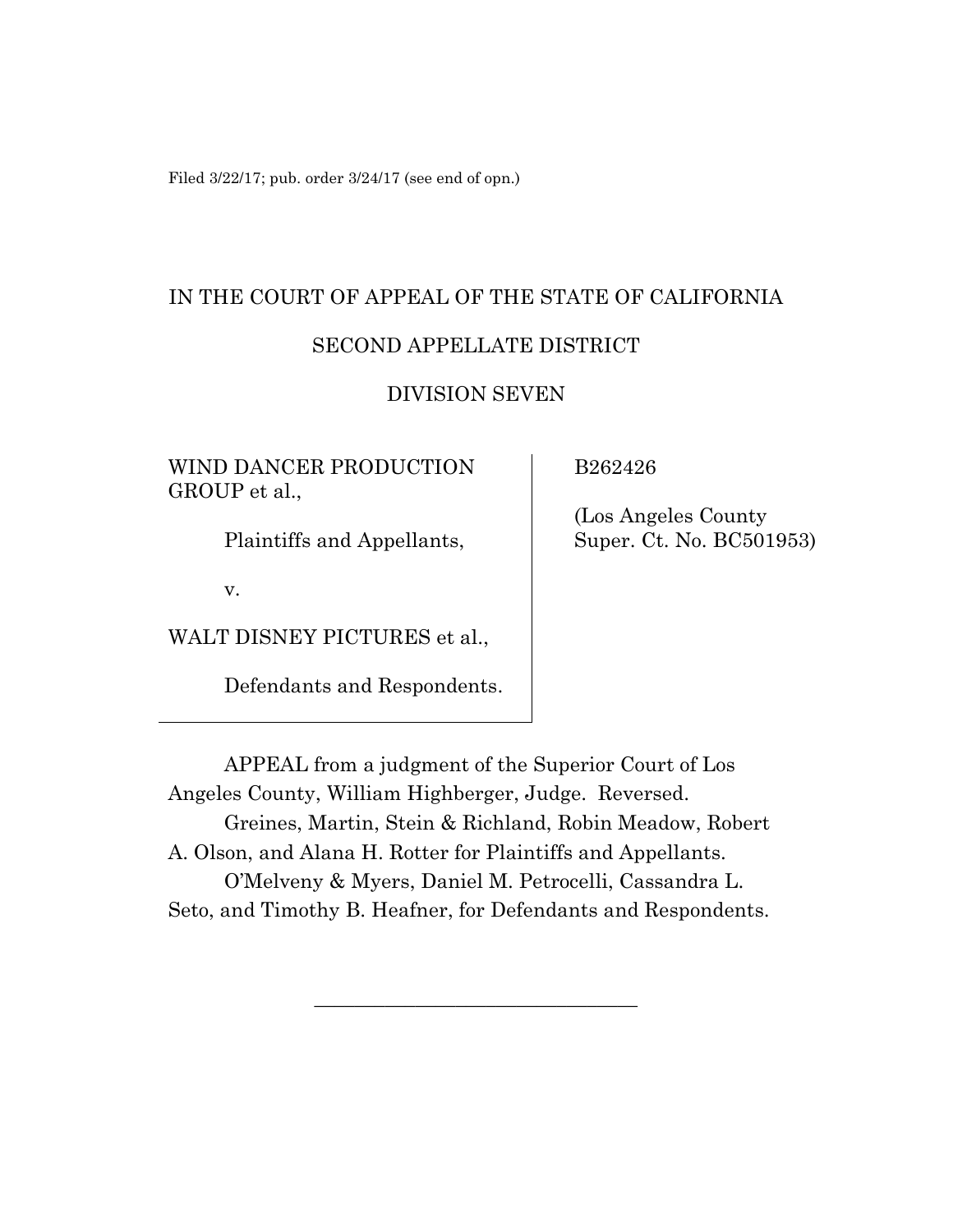Plaintiffs and appellants are writers and producers who entered into a profit participation agreement with defendant and respondent Walt Disney Pictures regarding their work on the television series, *Home Improvement*. The parties' agreement includes an "incontestability" clause, which requires a participant to object in specific detail to Disney's quarterly participation statements within 24 months after the date sent, and to initiate a legal action within six months after the expiration of that 24 month period. In July 2008, following an audit of Disney's books of account, the producers objected to the participation statements that were sent between June 2001 and March 2006. After Disney rejected the objections as untimely, the producers filed this action, alleging that Disney failed to properly account for and pay them the amounts owed under the parties' agreement. The trial court granted Disney's motion for summary adjudication on the ground that the producers' claims were time-barred by the contractual limitations period in the incontestability clause. For the reasons set forth below, we reverse.

# **FACTUAL BACKGROUND AND PROCEDURAL HISTORY**

# **I. The Parties' Agreement**

*Home Improvement* was a popular television series that aired on network television between 1991 and 1999. The series continues to be sold in syndication and has generated substantial revenues to date. **<sup>1</sup>** Between 1989 and 1992, the parties entered

**<sup>1</sup>** Plaintiffs and appellants Matt Williams, Carmen Finestra, and David McFadzean were *Home Improvement's* creators, writers, and producers, and their services on the show were furnished by plaintiffs and appellants Wind Dancer Production Group, Wind Dancer Productions, Inc., Finestra Productions,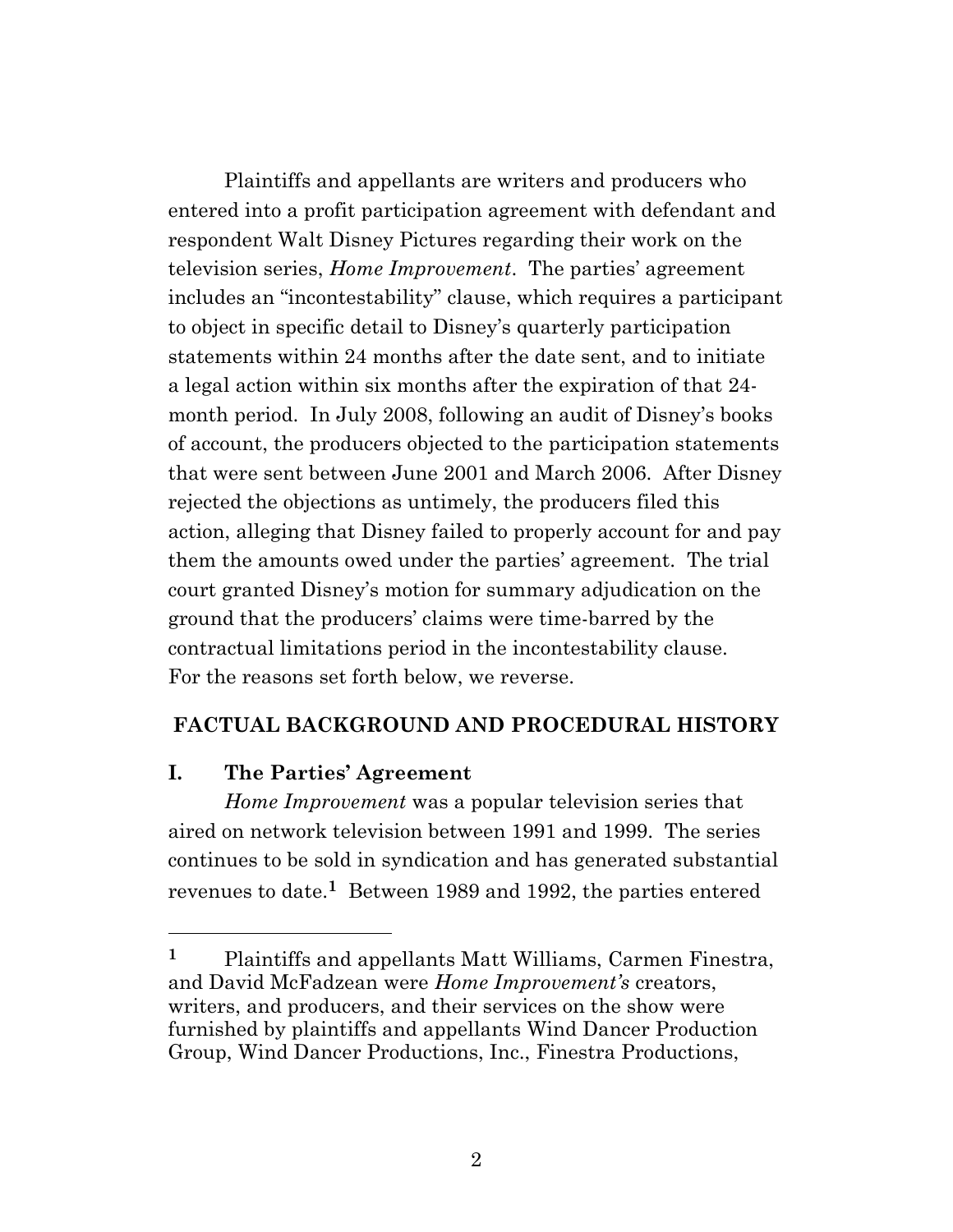into a series of written agreements (collectively, the "profit participation agreement") under which the producers agreed to transfer the rights to the series to Disney, and Disney agreed to pay the producers 75 percent of all net profits earned by the series. During the parties' contract negotiations, the producers were represented by highly regarded agents, attorneys, and production companies.

The profit participation agreement sets forth the terms for Disney's accounting of the net profits owed to the producers. As relevant here, the agreement states that Disney "shall render statements to Participant showing in summary form the appropriate calculations relating to the treatment of Gross Receipts, including all distribution fees, distribution expenses, other participations paid, interest and negative cost." The agreement further provides that Disney "shall keep books of account" regarding the production and distribution of the series, and that "[s]aid books, to the extent they have not become incontestable or have not been previously examined, may be examined at Participant's expense once in each 12 month period. . . . No such examination may continue beyond a period of 60 days after commencement thereof."

The agreement includes a clause entitled "Incontestability," which states in pertinent part: "Each statement shall be deemed conclusively correct and binding on Participant as to the transactions reflected therein for the first time on the expiration

Inc., and Tam O'Shanter Productions, Inc. Defendants and respondents are Walt Disney Pictures, Buena Vista Television, and The Walt Disney Company. For purposes of this appeal, we shall collectively refer to plaintiffs and appellants as the "producers" and to defendants and respondents as "Disney."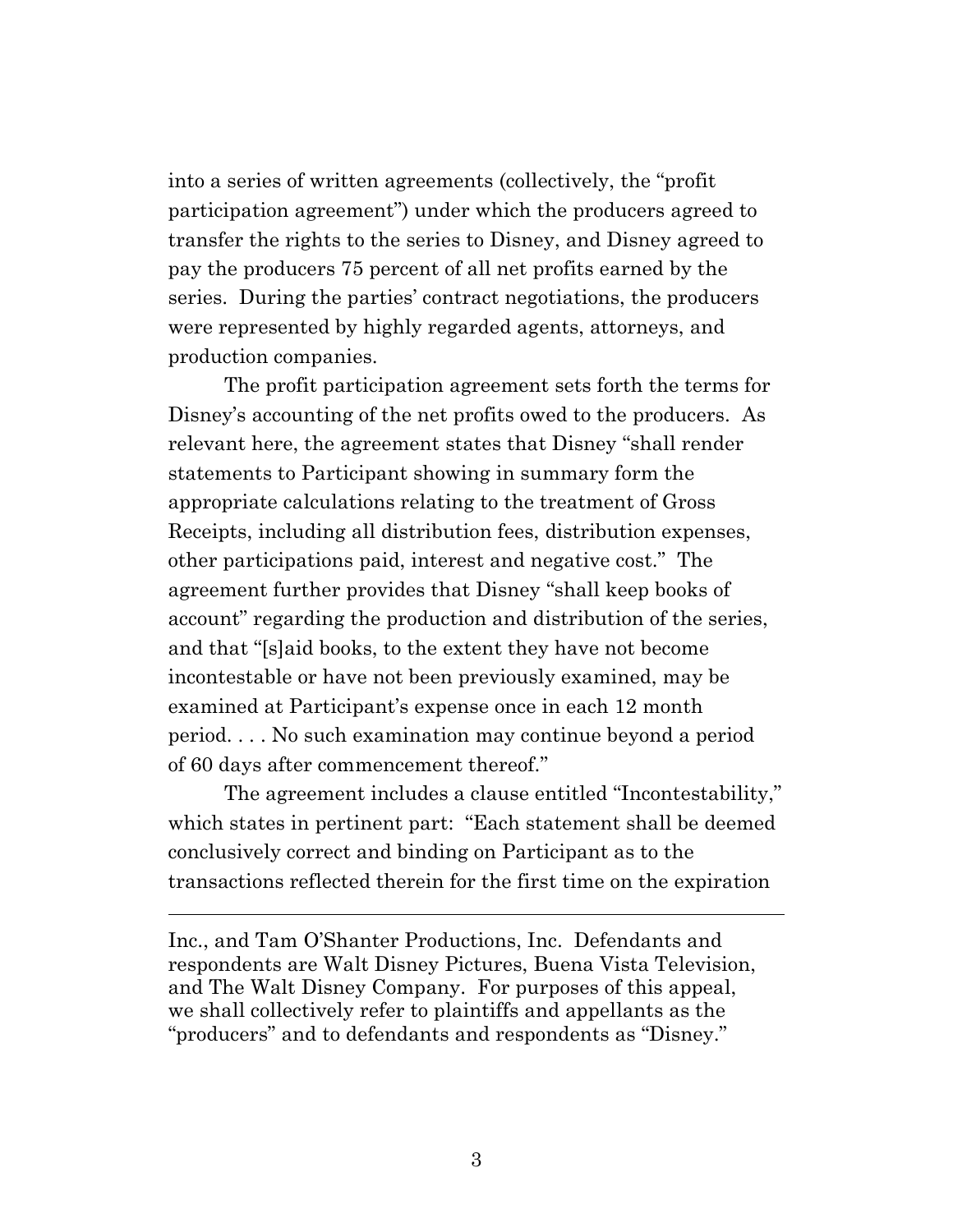of a period . . . of 24 months after the date sent. . . . The inclusion of any item from a prior statement on a subsequent statement or of cumulative figures provided to Participant as a courtesy shall not render such prior-appearing item contestable or recommence the running of the applicable 24-month period with respect thereto. If Participant serves written notice on [Disney] within the applicable 24 month period objecting in specific detail to particular items and stating the nature of the objection, then insofar as such specified items are concerned such statements shall not be deemed conclusively correct and binding. If Participant's objections are not resolved amicably, Participant may maintain or institute an action with respect to an objection raised and not resolved amicably if commenced before the end of 6 months after the expiration of said 24 month period or prior to the expiration of the period of the applicable statute of limitations established by law as to such transactions or items, whichever first occurs. [Disney's] books of account and all supporting documentation need not be retained and may be destroyed after the expiration of said 24 month period unless Participant has duly objected prior thereto and instituted an action as herein provided."

The agreement also includes a section on "Standard Terms and Conditions" with provisions on waiver and modification. The "waiver" clause provides "[n]o waiver by either Lender, Artist, or [Disney] of any failure of the other party to fulfill any term hereof shall be deemed a waiver of any preceding or succeeding breach of nonfulfillment of the same or of any other term hereof." The "prior agreements" clause states that "[t]his Agreement constitutes the entire agreement between [Disney] and Lender and Artist and supersedes all prior written or oral agreements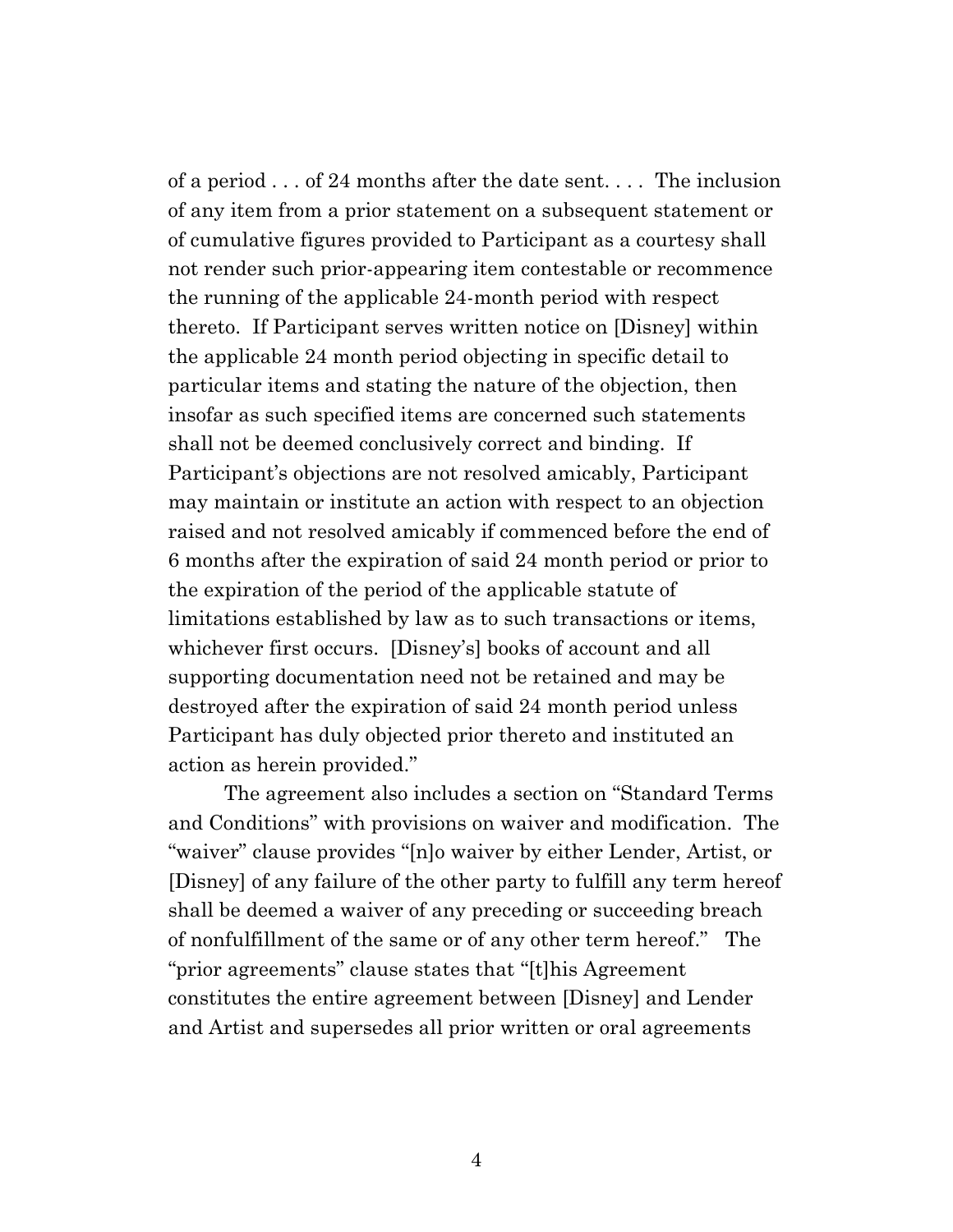pertaining hereto, and cannot be modified except by a writing signed by Lender and Artist and [Disney]. . . ."

#### **II. The Audits of the Participation Statements**

Since *Home Improvement's* debut in 1991, the producers have exercised their contractual right to audit Disney's books of account regarding the series on six occasions. The current lawsuit concerns Audits 4 and 5. According to Marcia Harris, the attorney who has represented the producers since 1997, Disney has not allowed the producers to conduct audits annually, nor has Disney permitted them to timely commence an audit upon receiving notice of such intent. Instead, Disney has advised the producers that they must remain in a queue while other audits are pending. Over the course of the parties' business dealings, Harris regularly communicated with Disney's in-house attorney, Christina Oswald, and there were occasions when they agreed, either orally or in writing, to toll the limitations period for certain participation statements during the pendency of an audit. A summary of the audits requested by the producers and Disney's responses to those audits is set forth below.

#### **A. Audit 1**

In 1997, the producers filed a lawsuit against Disney based on their audit of the participation statements for the period from the inception of the series to March 31, 1996 (Audit 1). Although many of the statements that were the subject of Audit 1 were more than 30 months old when the litigation commenced, Disney did not assert the limitations period in the incontestability clause as a defense to the producers' Audit 1 claims. The parties settled the lawsuit in April 1999.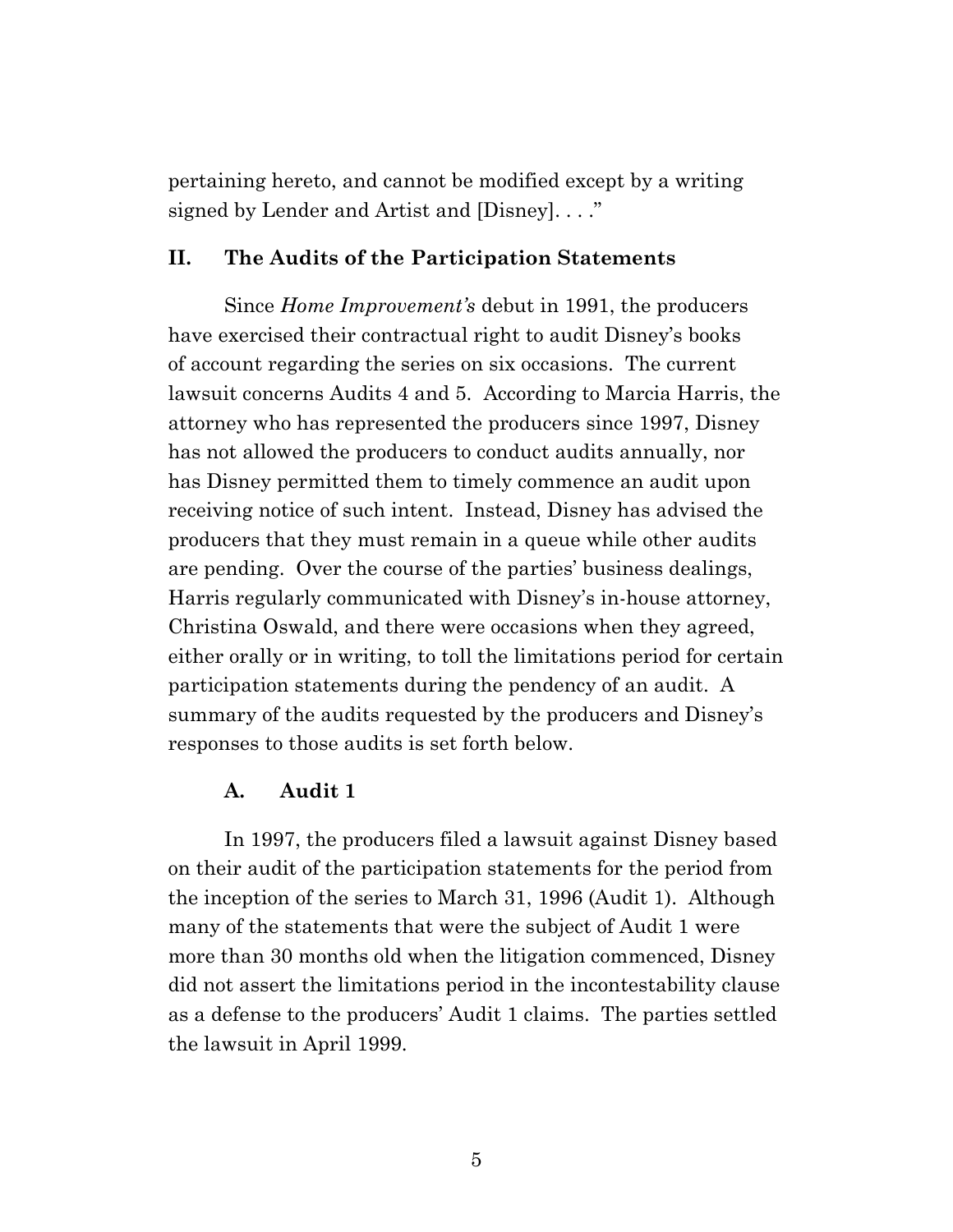### **B. Audits 2 and 3**

After the lawsuit related to Audit 1 settled, the producers conducted an audit of the participation statements for the period from April 1, 1996 to December 31, 1998 (Audit 2), followed by an audit of the participation statements for the period from January 1, 1999 to December 31, 2000 (Audit 3). The producers did not object to the statements that were the subject of Audits 2 and 3 while those audits were pending. The auditors retained by the producers issued an Audit 2 report in December 1999, and an Audit 3 report in May 2002. In August 2002, the parties began negotiating a resolution of the claims raised by Audits 2 and 3. Although many of the statements at issue in those audits were more than 24 months old when the settlement negotiations commenced, Disney never asserted that the producers' Audit 2 or 3 claims were time-barred under the incontestability clause. Six years later, in May 2008, the parties settled the claims raised by Audits 2 and 3 without proceeding to litigation.

#### **C. Audits 4 and 5**

On November 18, 2003, while the producers' Audit 2 and 3 claims were still pending, Harris orally notified Oswald that the producers intended to audit the participation statements for the period from January 1, 2001 to December 31, 2003 (Audit 4). Harris and Oswald also orally agreed to toll the limitations period for the statements that were the subject of Audit 4 until 90 days after the submission of the Audit 4 report to Disney. Harris memorialized the parties' oral agreement regarding the Audit 4 statements in a written tolling agreement, which was sent to Oswald, but was never signed. On January 12, 2004, Harris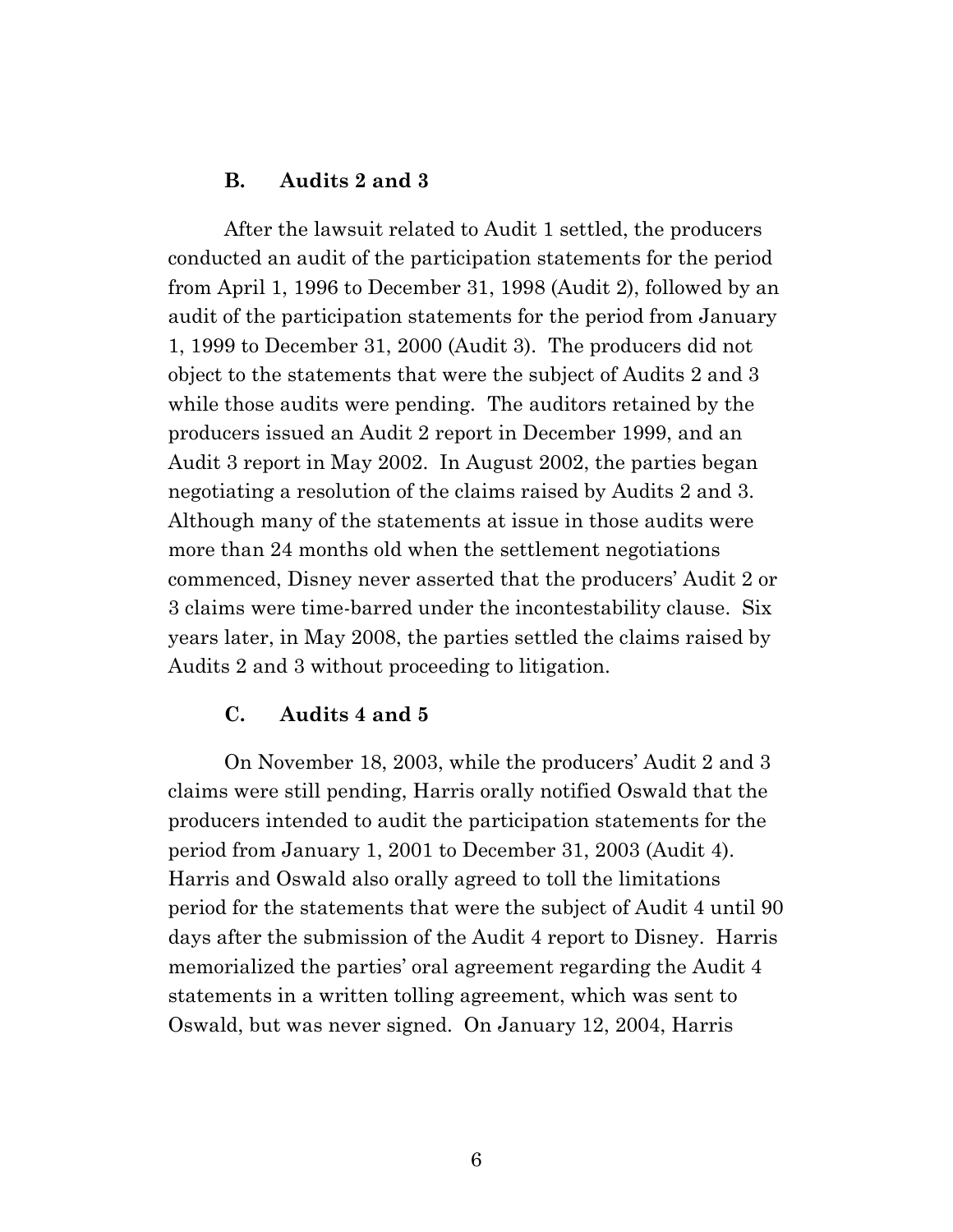provided Oswald with written notice of the producers' intent to commence Audit 4. On February 4, 2004, Oswald sent Harris a letter stating that Disney agreed to extend the limitations period for the Audit 4 statements until October 15, 2004, provided that it received the Audit 4 report by that date. On November 10, 2004, nearly 10 months after the producers gave Disney written notice of their intent to conduct Audit 4, Disney sent the auditors a confidentiality agreement, without which the auditors could not commence their field work for the audit.

Because Audit 4 was taking longer than anticipated, Harris and Oswald also orally agreed to toll the limitations period for participation statements that were issued after December 31, 2003 (the end date of the Audit 4 period) until the audit was completed. On August 3, 2005, Harris memorialized the parties' oral agreement regarding these post-2003 statements in a written tolling agreement, which was sent to Oswald. Disney never objected to Harris's request to toll the limitations period for the statements issued after December 31, 2003.

As of January 2006, the producers had three open audits pending with Disney.**<sup>2</sup>** On February 16, 2006, two years after the producers notified Disney of their intent to conduct Audit 4, the auditors completed their field work for the audit and sent the

<sup>&</sup>lt;sup>2</sup> In a January 23, 2006 email responding to Harris's request that the parties move forward on their settlement negotiations regarding Audits 2 and 3, Oswald reminded Harris that Disney's "practice was not to permit additional audits prior to closure of the pending audit period," and that Disney had done so in this case as an accommodation to the producers. Oswald also noted that the producers' "present stance would seem to prove the adage of no good deed going unpunished."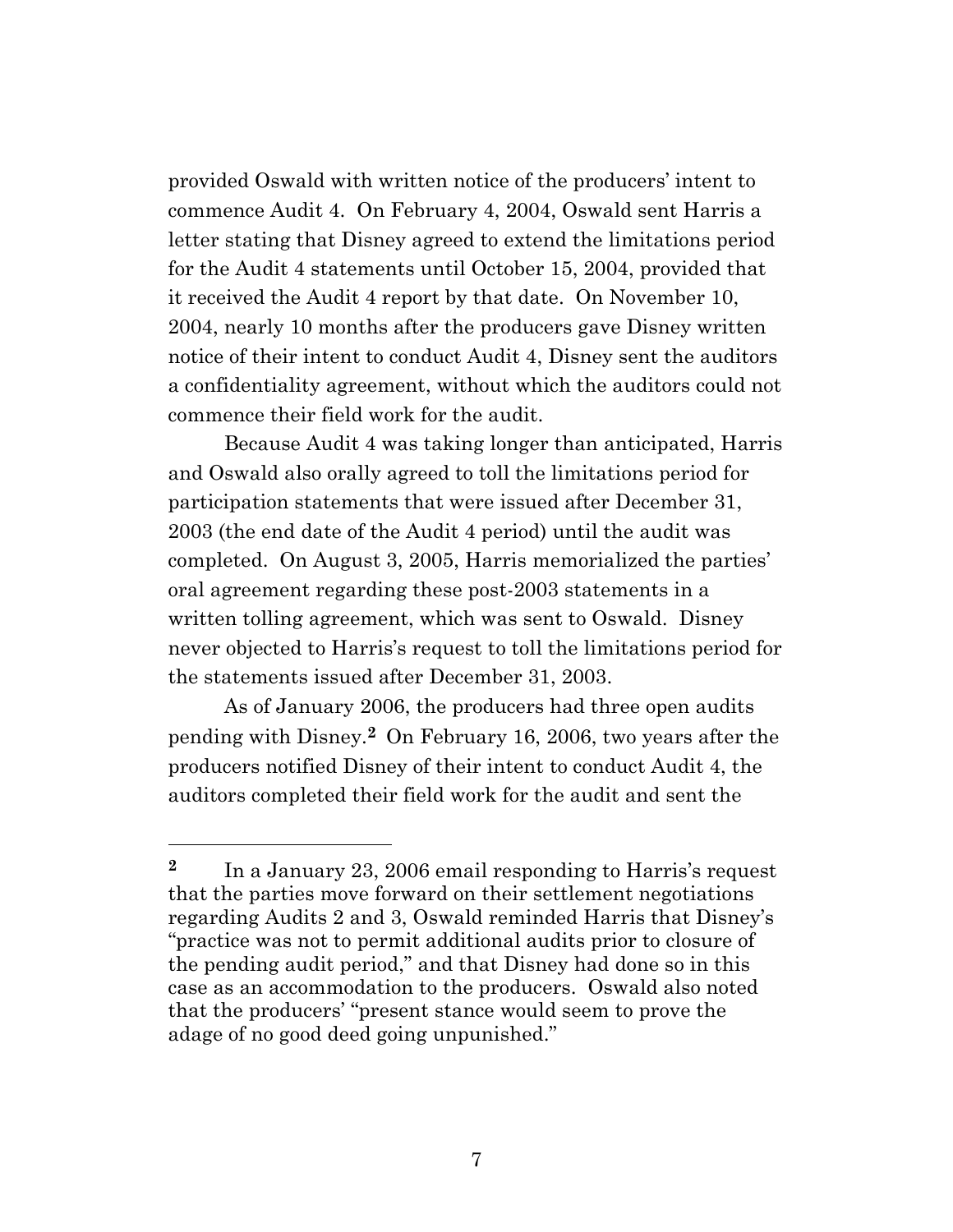producers an Audit 4 report. Of the 11 potential claims identified in that report, eight were listed as "undetermined" because the auditors were still awaiting information or documentation that they had requested from Disney.

The following day, on February 17, 2006, Harris provided Oswald with written notice that the producers intended to audit the participation statements for the period from January 1, 2004 to December 31, 2005 (Audit 5). Harris was advised, however, that the producers could not begin the audit at that time, but rather would have to remain in a queue. On September 12, 2007, one and a half years after the producers notified Disney of their intent to conduct Audit 5, the auditors completed their field work for the audit and sent the producers an Audit 5 report. Ten of the 13 potential claims identified in that report were listed as "undetermined" because Disney had not provided all of the information or documentation requested by the auditors to assess those claims.

On July 29, 2008, Harris sent Disney the Audit 4 and 5 reports, which constituted the producers' written objections to the participation statements issued by Disney for the period from January 1, 2001 to December 31, 2005. On August 13, 2008, Jacob Yellin, Disney's in-house attorney who had replaced Oswald, notified Harris that the time for objecting to the Audit 4 and 5 participation statements had already expired because the incontestability clause "effectively requires that any claim be made within 24 months after the first statement for the audit period is sent." Yellin's response was the first time in the parties' relationship that Disney had asserted that the producers' audit claims were time-barred under the incontestability clause.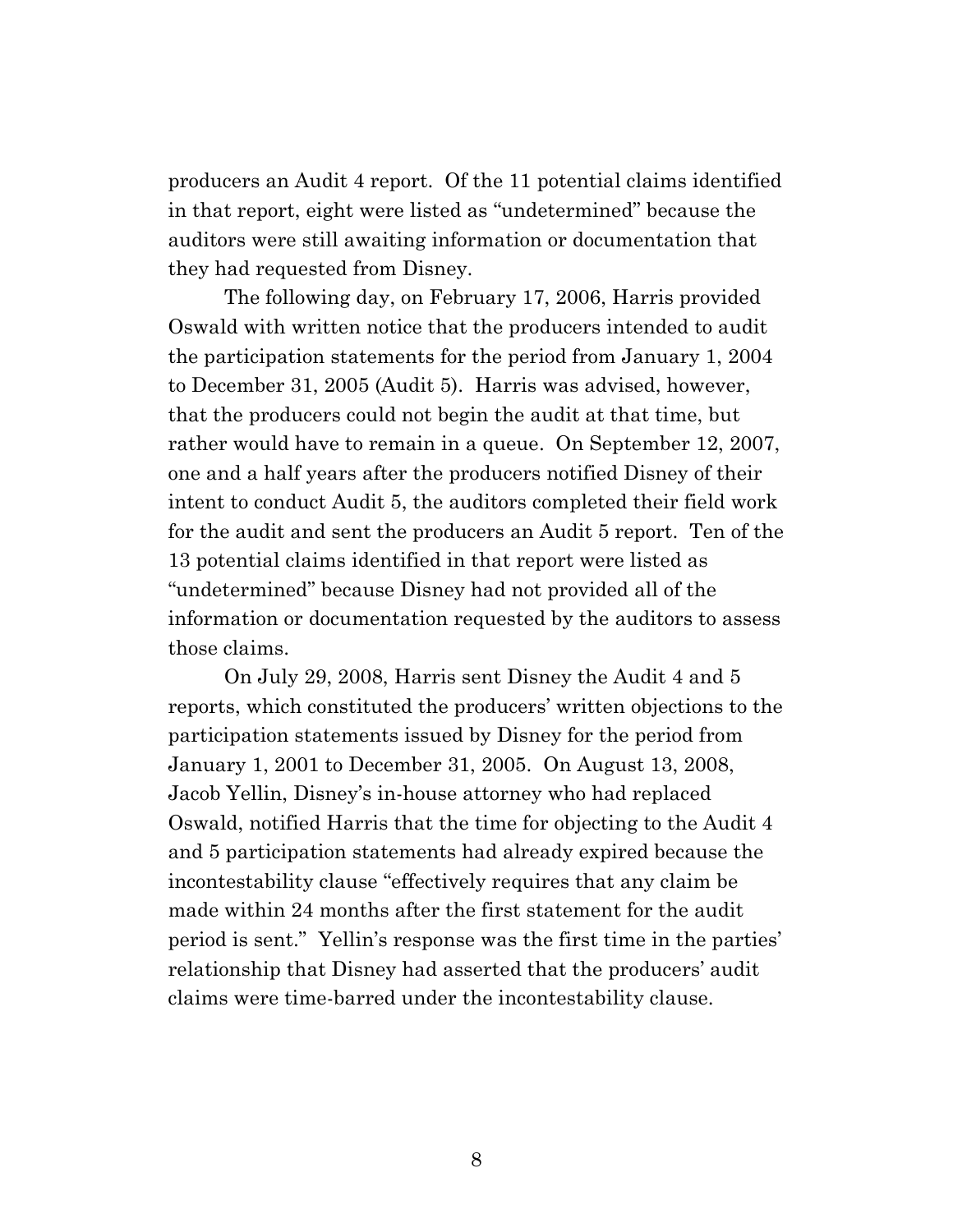Harris and Yellin thereafter entered into a written tolling agreement that tolled the limitations period for the Audit 4 and 5 claims from October 3, 2008 through March 1, 2013, while the parties attempted to negotiate a resolution of those claims.**3** The agreement provided, however, that the parties were preserving whatever rights, claims, or defenses they had as of October 3, 2008, and that the agreement would not operate to revive any rights that may have been extinguished prior to that date.

#### **D. Audit 6**

On March 27, 2009, Harris provided Disney with written notice that the producers intended to audit the participation statements for the period from January 1, 2006 to the date that the audit commenced (Audit 6). In response, Jennifer Manenti, the head of Disney's Participations and Royalties Department, advised Harris that there was a wait to begin new audits, and that Disney would agree to toll the limitations period for the participation statements that were the subject of Audit 6 until that audit was allowed to commence.

On June 18, 2013, more than four years after the producers notified Disney of their intent to conduct Audit 6, Manenti informed Harris that the audit could begin for the participation statements issued through December 31, 2012. On November 7, 2013, while Audit 6 was underway, Harris provided Disney with

**<sup>3</sup>** In a November 13, 2008 email to Yellin, Harris requested that the tolling agreement extend to participation statements rendered after December 31, 2005 (the end date of the Audit 5 period) while the parties engaged in settlement negotiations regarding Audits 4 and 5. Yellin refused, however, to toll the limitations period for any post-2005 statements.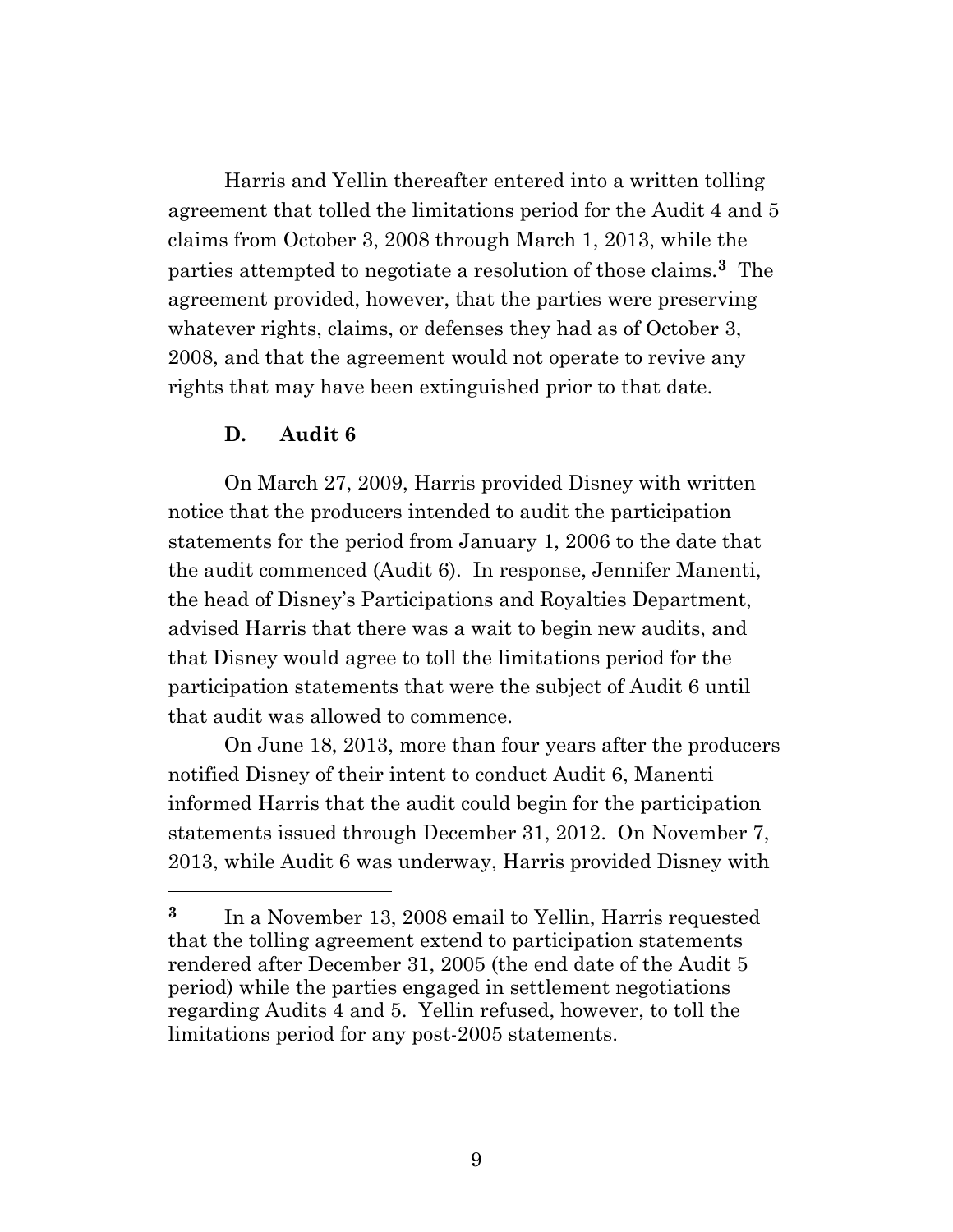written objections to "each and every line item and category set forth in the Audit 6 statements," to preserve the producers' potential Audit 6 claims under the incontestability clause. Disney rejected those objections, however, on the grounds that any claims based on statements sent before September 30, 2007 were time-barred, and that the objections as a whole were not sufficiently detailed to satisfy the specificity requirement in the incontestability clause. Disney contended that the time for objecting to any Audit 6 participation statement remained 24 months from the date the statement was sent.

#### **III. The Current Litigation**

The parties were unable to reach a settlement of the claims arising from Audits 4 and 5. On February 27, 2013, the producers filed this action against Disney, alleging causes of action related to Audits 4 and 5 for breach of contract, breach of the implied covenant of good faith and fair dealing, declaratory relief, unfair competition, and accounting. The gravamen of the complaint was that Disney had licensed the *Home Improvement* series in the New York syndication market at below its fair market value, and had underreported the net profits owed to the producers by, among other acts, improperly charging certain distribution fees and costs and failing to include certain revenue in gross receipts. The complaint included allegations that the parties had entered into a series of tolling agreements, both oral and written, express and implied, under which the time for objecting to the participation statements and filing a legal action for claims arising from the statements was tolled until March 1, 2013. The complaint also included allegations that Disney was estopped from asserting that the producers' claims in this action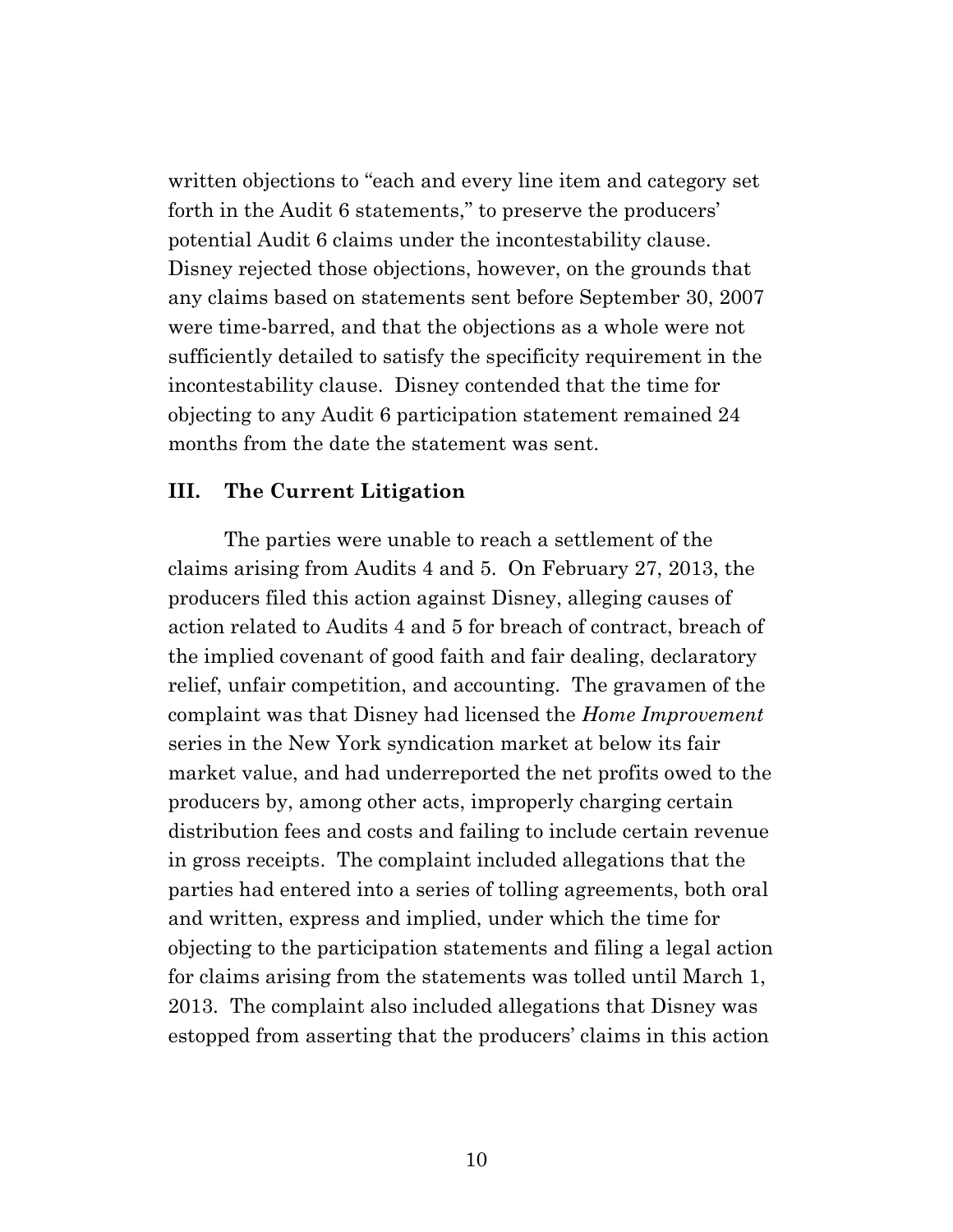were time-barred based on Disney's course of conduct in refusing to allow the producers to meaningfully exercise their audit rights.

On February 4, 2014, Disney filed a motion for summary adjudication as to all causes of action except declaratory relief. Disney argued that these claims were time-barred under the incontestability clause because the producers did not object to the participation statements on which their claims were based within 24 months of the date the statements were sent. Disney also argued that the claims were not saved by any tolling agreement because the profit participation agreement expressly provided that it could not be modified except by a writing signed by the parties, and the only written tolling agreement signed by the parties took effect after the limitations period for the claims at issue in this action had expired.

On October 10, 2014, the producers filed an opposition to the motion for summary adjudication. Among other arguments, the producers contended that the incontestability clause did not bar their claims because the 24-month limitations period applied only to "transactions reflected" in the participation statements, and their claims were based on transactions that did not appear on the face of the summary statements issued by Disney. The producers also asserted that the limitations period was tolled by the parties' oral and written tolling agreements, and by the discovery rule based on Disney's secret breach of the profit participation agreement. In addition, the producers argued that Disney was estopped from relying on the incontestability clause because it had pursued a course of conduct, including authorizing and then delaying audits of allegedly incontestable statements, which had caused the producers to refrain from filing suit until after the expiration of the limitations period.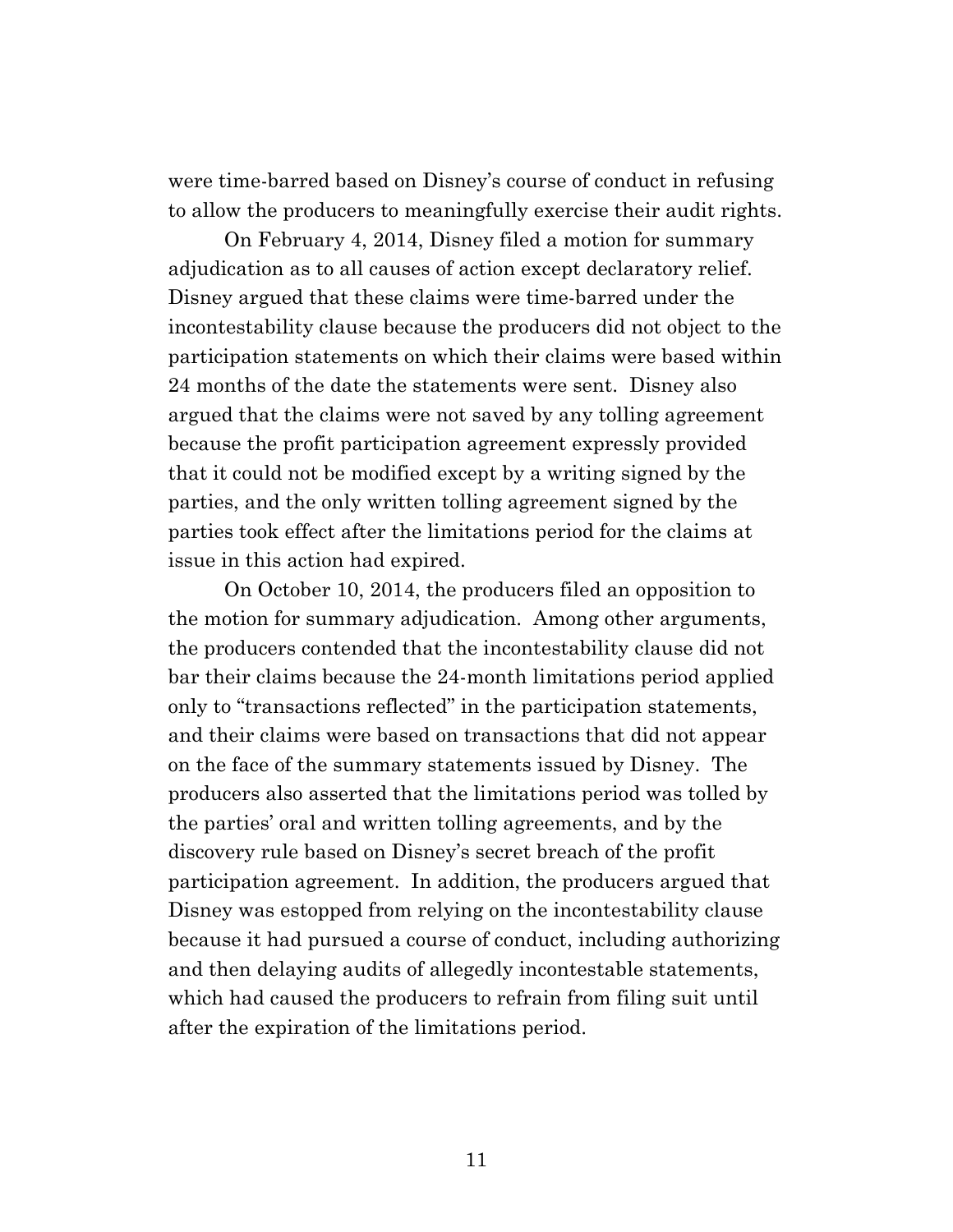On January 6, 2015, the trial court granted Disney's motion on the ground that each challenged cause of action was timebarred under the incontestability clause. The court concluded that the contractual limitations period was enforceable and not subject to the discovery rule, and applied to any transaction that occurred in the period covered by the participation statement. The court further concluded that the producers had failed to show the existence of a valid, written tolling agreement that preserved their claims, and that any alleged oral tolling agreement was not enforceable because the parties' profit participation agreement expressly precluded oral modifications. The court also concluded that Disney was not estopped from relying on the incontestability clause because it was fulfilling its contractual obligations under the parties' agreement when it allowed the producers to audit participation statements that had already become incontestable by the time those audits commenced.

Following the trial court's order granting Disney's motion for summary adjudication, the producers voluntarily dismissed the remaining cause of action for declaratory relief because that claim had become part of a separate lawsuit that had been filed against Disney arising out of Audit 6. The trial court thereafter entered judgment in favor of Disney in this action, and the producers filed a timely appeal.

#### **DISCUSSION**

#### **I. Standard of Review**

"[T]he party moving for summary judgment bears the burden of persuasion that there is no triable issue of material fact and that he is entitled to judgment as a matter of law." (*Aguilar*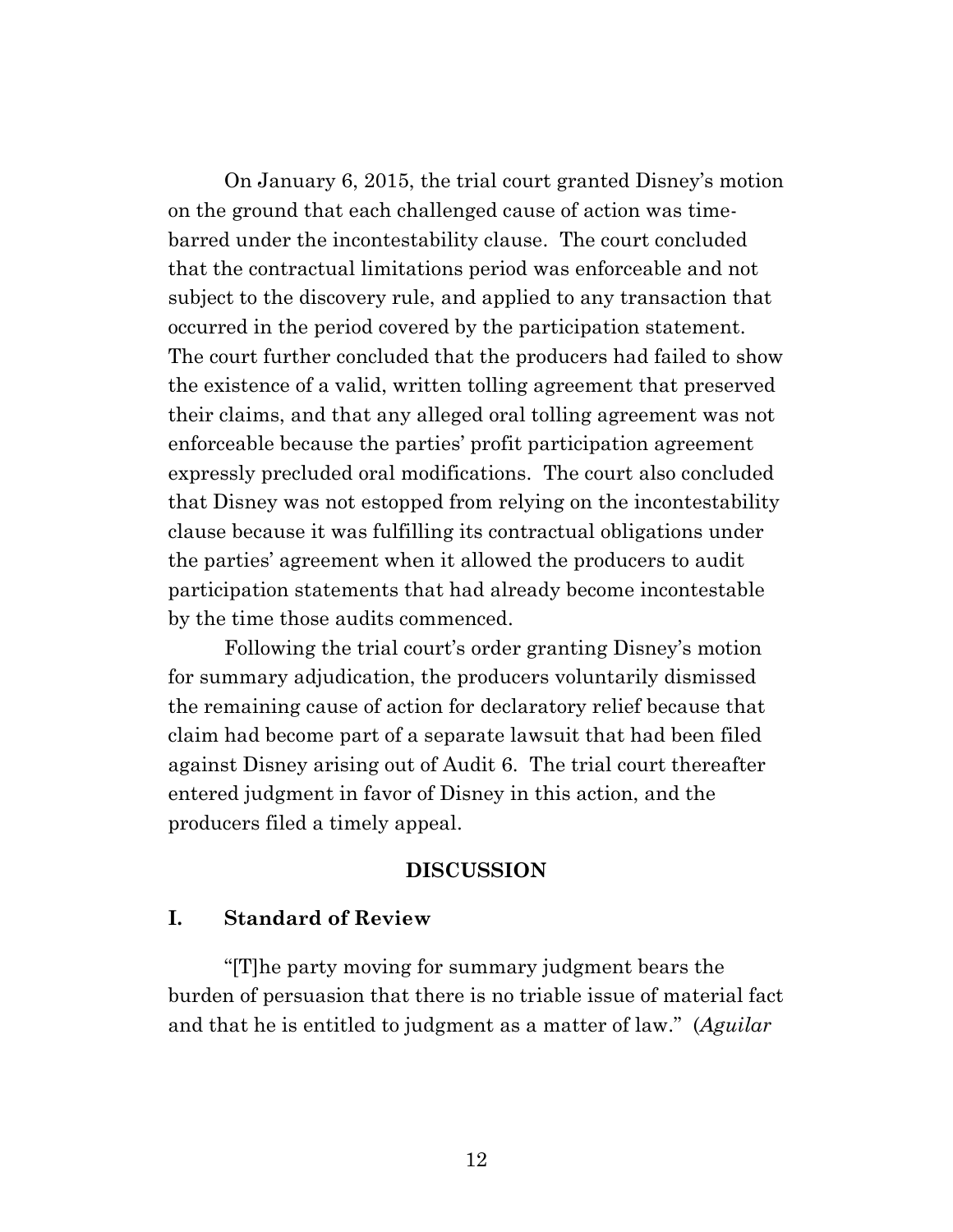*v. Atlantic Richfield Co.* (2001) 25 Cal.4th 826, 850, fn. omitted (*Aguilar*).) "Once the [movant] has met that burden, the burden shifts to the [other party] to show that a triable issue of one or more material facts exists as to that cause of action . . . ." (Code Civ. Proc., § 437c, subd. (p)(2); *Aguilar*, *supra*, at p. 850.) The party opposing summary judgment "may not rely upon the mere allegations or denials of its pleadings," but rather "shall set forth the specific facts showing that a triable issue of material fact exists . . . ." (Code Civ. Proc.,  $\S 437c$ , subd. (p)(2).) A triable issue of material fact exists where "the evidence would allow a reasonable trier of fact to find the underlying fact in favor of the party opposing the motion in accordance with the applicable standard of proof." (*Aguilar*, *supra*, at p. 850.)

Where summary judgment is granted, we review the trial court's ruling de novo. (*Aguilar*, *supra*, 25 Cal.4th at p. 860.) We consider all the evidence presented by the parties in connection with the motion (except that which was properly excluded) and all the uncontradicted inferences that the evidence reasonably supports. (*Merrill v. Navegar, Inc.* (2001) 26 Cal.4th 465, 476.) We affirm summary judgment where it is shown that no triable issue of material fact exists and the moving party is entitled to judgment as a matter of law. (Code Civ. Proc., § 437c, subd. (c).)

#### **II. Evidentiary Rulings**

As a preliminary matter, we address the evidence that is properly before us on appeal. In the trial court, Disney objected to certain statements in the declaration submitted by Marcia Harris in support of the producers' opposition to the summary adjudication motion. Disney specifically objected to statements that the parties had entered into oral tolling agreements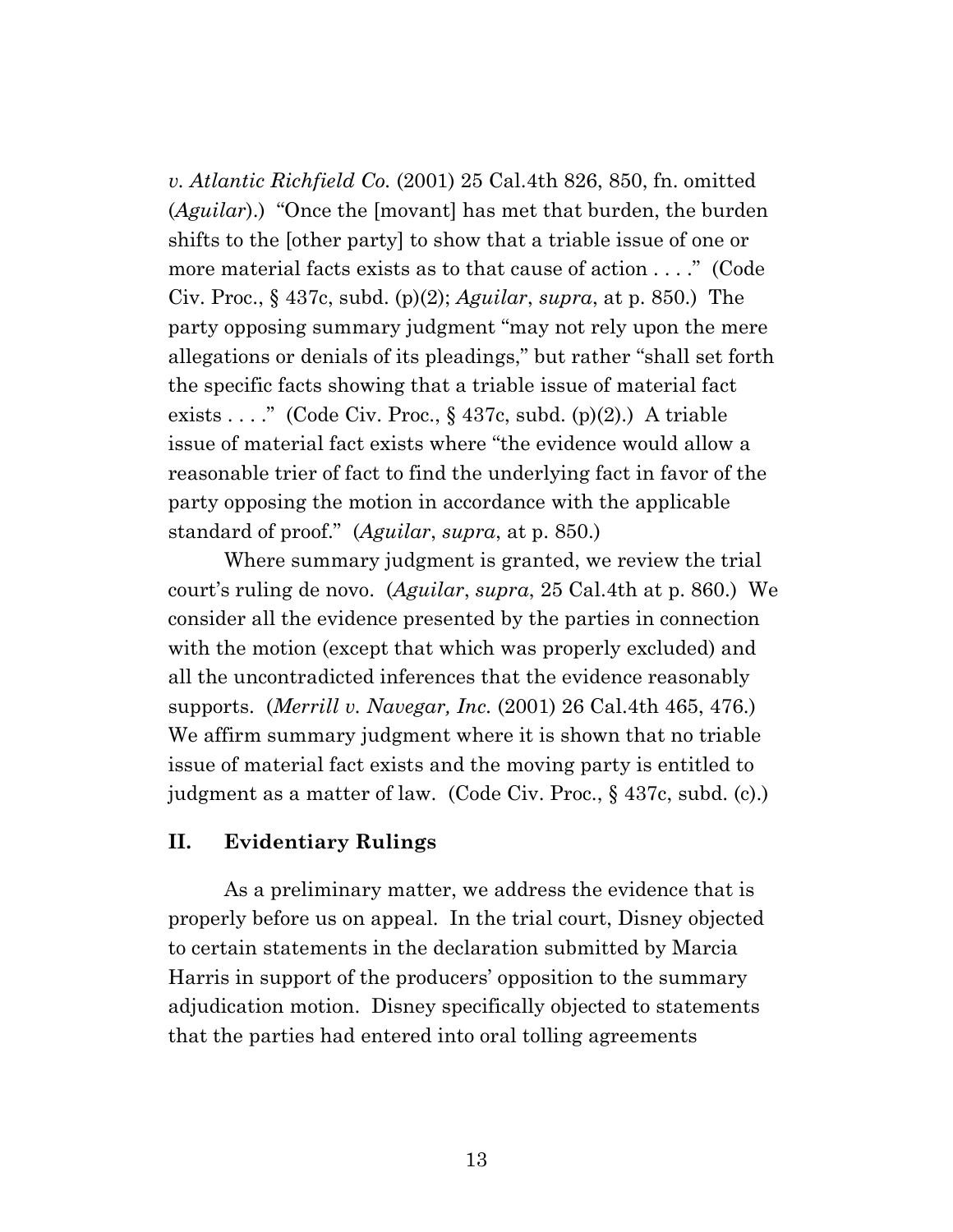consistent with "the custom and practice in the entertainment industry" and "the course of conduct between the parties." The trial court sustained Disney's objections to the custom-andpractice evidence as an improper offer of purported expert testimony, but did not sustain the objections to the course-ofconduct evidence. Accordingly, for purposes of this appeal, we consider Harris's statements regarding the alleged oral tolling agreements as evidence of the parties' course of conduct, but we do not consider those agreements as evidence of any custom or practice in the entertainment industry.

In ruling on the evidentiary objections, the trial court also sustained Disney's objection to an exhibit that was attached to Harris's declaration. That exhibit was an August 2005 email from Harris to Oswald concerning the parties' settlement negotiations over the Audit 2 and 3 claims. The court sustained Disney's objection to the email on the ground that prior settlement negotiations were an improper basis for proving liability under Evidence Code section 1152. However, that email also attached an unsigned tolling agreement for the Audit 5 participation statements, which were not part of the parties' settlement negotiations for the Audit 2 and 3 claims. On appeal, the producers contend that the trial court erred in sustaining the objection as to the Audit 5 tolling agreement. We agree that the tolling agreement was admissible because it was not offered to prove liability for any prior audit claims, and it is relevant to determining whether the limitations period for the Audit 5 claims at issue in this action may have been tolled. Even if the tolling agreement itself is not considered, however, Harris described the agreement in her declaration, and the trial court did not exclude those statements in ruling on the objections.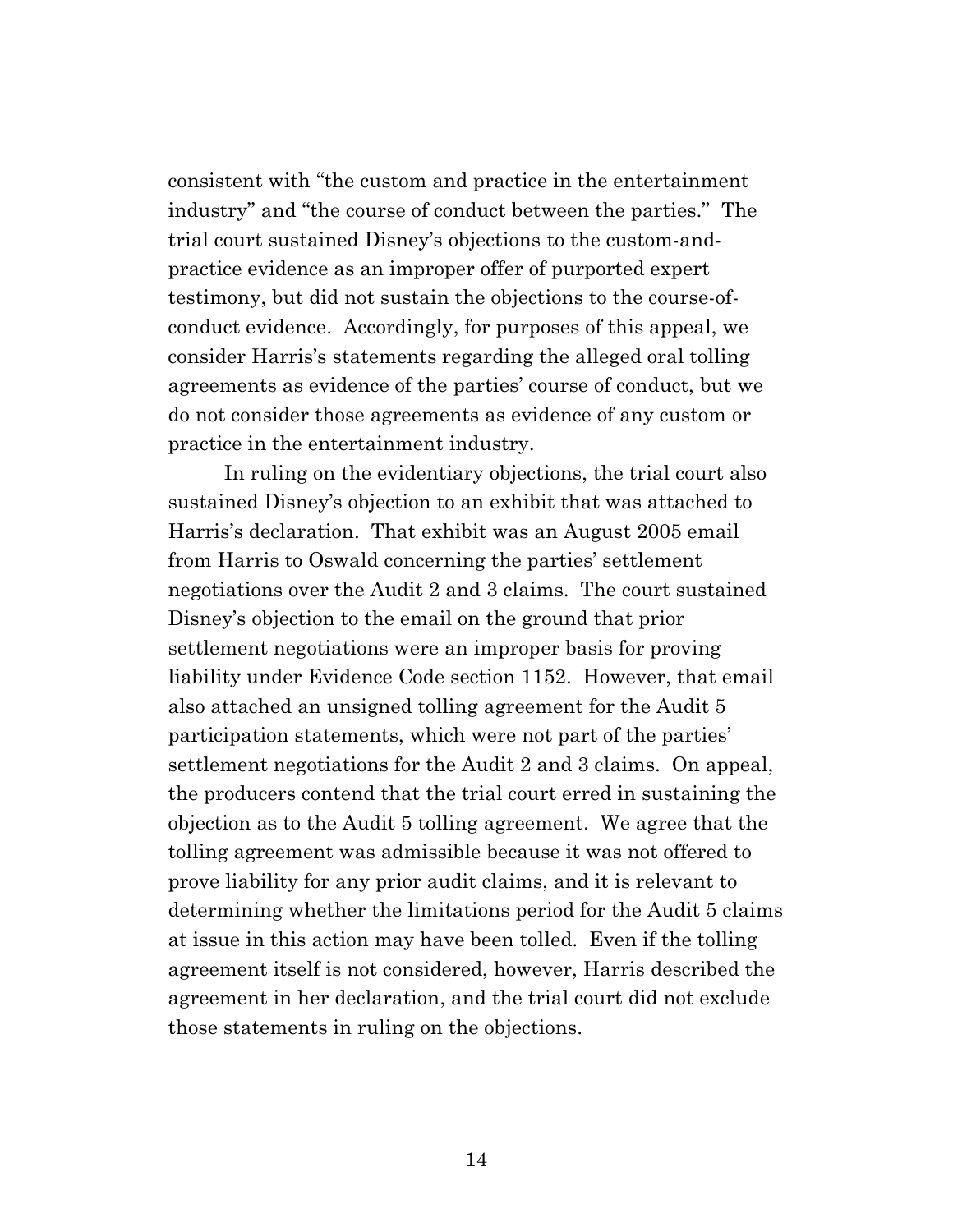#### **III. The Meaning of the Incontestability Clause**

The trial court granted summary adjudication in favor of Disney on the ground that the challenged causes of action were time-barred by the 24-month contractual limitations period in the incontestability clause. On appeal, the producers argue that the limitations period in the incontestability clause does not apply to any of their claims because the clause is limited to transactions that are apparent on the face of the participation statements. The producers further assert that Disney failed to satisfy its burden of showing that their claims are based on transactions that appear on the face of the participation statements because Disney did not offer any of those statements into evidence in support of its summary adjudication motion.

#### **A. Relevant Law**

"The rules governing the role of the court in interpreting a written instrument are well established. The interpretation of a contract is a judicial function. [Citation.] In engaging in this function, the . . . court 'give[s] effect to the mutual intention of the parties as it existed' at the time the contract was executed. [Citation.] Ordinarily, the objective intent of the contracting parties is a legal question determined solely by reference to the contract's terms. [Citations]. [¶] The court generally may not consider extrinsic evidence of any prior agreement or contemporaneous oral agreement to vary or contradict the clear and unambiguous terms of a written, integrated contract. [Citations.] Extrinsic evidence is admissible, however, to interpret an agreement when a material term is ambiguous. [Citations.]" (*Wolf v. Walt Disney Pictures & Television* (2008)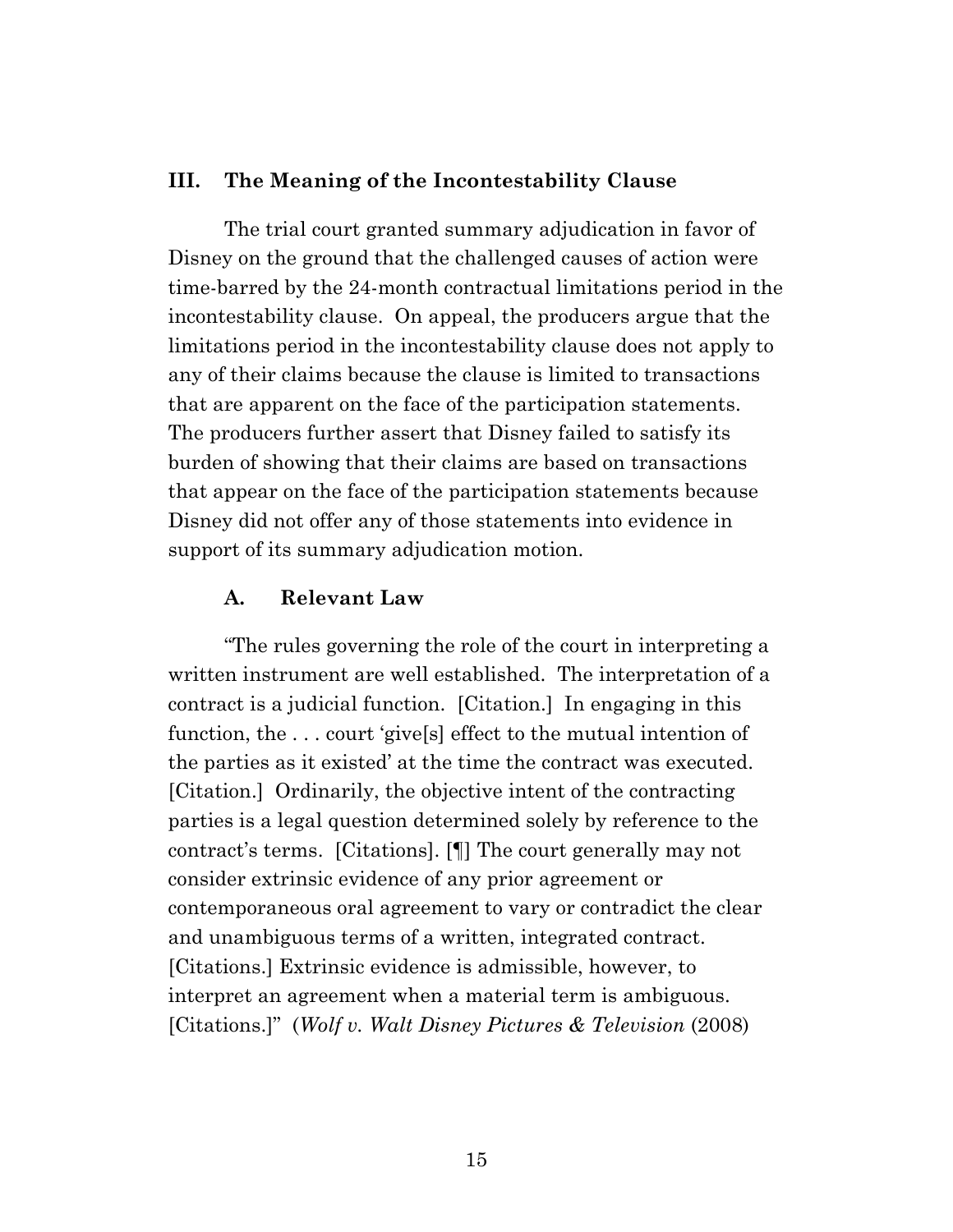162 Cal.App.4th 1107, 1125-1126.) We ascertain "'the intent and scope of [an] agreement by focusing on the usual and ordinary meaning of the language used and the circumstances under which the agreement was made."" (*Riverside Sheriffs Assn. v. County of Riverside* (2009) 173 Cal.App.4th 1410, 1424.) "We consider the contract as a whole and interpret its language in context so as to give effect to each provision, rather than interpret contractual language in isolation. [Citation.]" (*Legacy Vulcan Corp. v. Superior Court* (2010) 185 Cal.App.4th 677, 688.) "If contractual language is clear and explicit and does not involve an absurdity, the plain meaning governs. [Citation.]" (*Ibid*.)

## **B. The Producers' Claims Are Within the Scope of the Incontestability Clause**

The incontestability clause contained in the parties' profit participation agreement states that a participation statement becomes "conclusively correct and binding . . . as to the transactions reflected therein for the first time" unless the participant objects to the statement in "specific detail" within "24 months after the date sent." The producers interpret the phrase "as to the transactions reflected therein" to mean that the 24 month limitations period solely applies to transactions that are apparent on the face of the participation statement, and thus, does not include transactions that can only be discovered through the audit process. Disney, on the other hand, interprets the clause as applying to all transactions that occur within the accounting period covered by the participation statement, including transactions that are not apparent on the face of the statement but rather are reflected as part of the total revenues or costs in the relevant period. We conclude that, based on the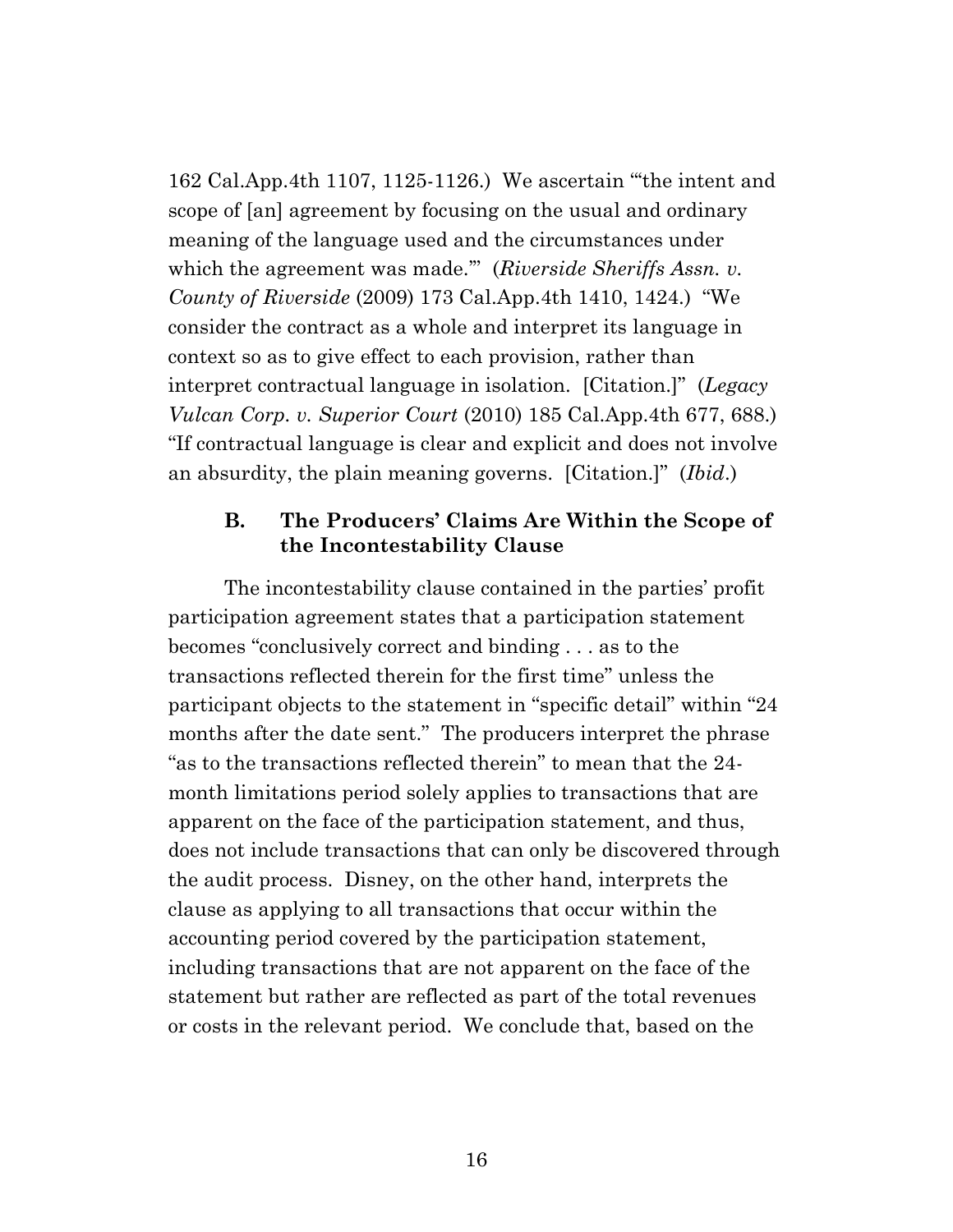plain language of the agreement, Disney's interpretation of the incontestability clause is correct.

In setting forth the terms of Disney's accounting of net profits from the series, the agreement provides that Disney will issue quarterly participation statements, "showing in summary form the appropriate calculations relating to the treatment of Gross Receipts, including all distribution fees, distribution expenses, other participations paid, interest and negative cost." The agreement does not require that each license fee, distribution expense, or other transaction related to the series be itemized on the participation statements issued by Disney. To the contrary, the agreement expressly contemplates that the calculations for the various types of transactions encompassed by the statements will be presented "in summary form." As reflected in the exemplar participation statement provided by the producers, Disney lists the total gross receipts received for the series by the type of license fee (e.g., syndication, basic cable, home video), and the total deductions charged to the series by the type of distribution expense (e.g., advertising, taxes, trade dues). Each statement thus reflects Disney's calculations of the total revenues and total costs from the preceding quarter, and necessarily encompasses all of the underlying transactions on which those calculations are based.

The producers argue that the phrase "as to the transactions reflected therein" must be construed as a limitation on the types of transactions that are subject to the incontestability clause, or else the phrase has no meaning and is mere surplusage. (*In re Tobacco Cases I* (2010) 186 Cal.App.4th 42, 49 ["[w]e must give significance to every word of a contract, when possible, and avoid an interpretation that renders a word surplusage"].) The plain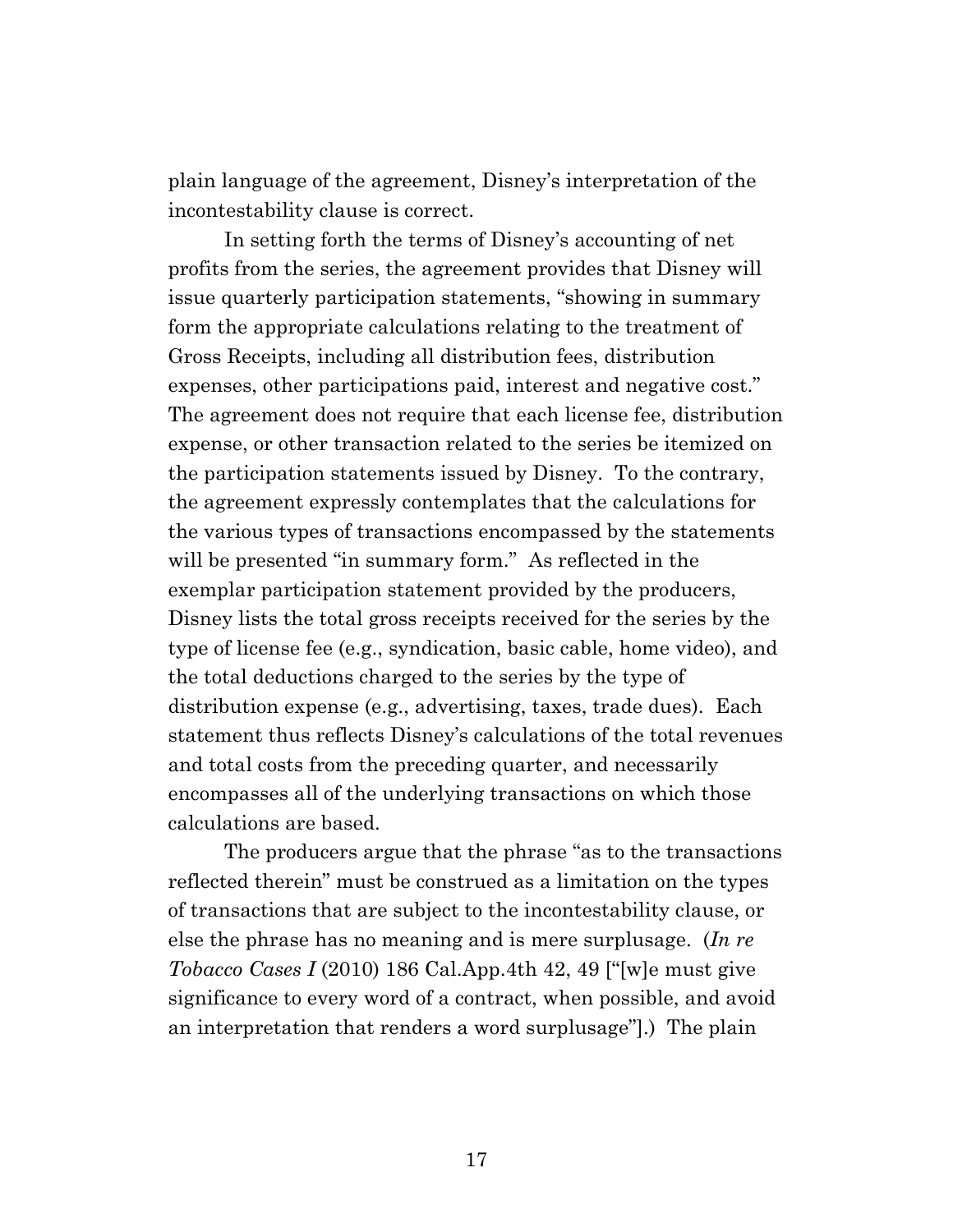language of the clause, however, does not support that reading. The sentence containing the "transactions reflected therein" phrase states: "Each statement shall be deemed conclusively correct and binding on Participant as to the transactions reflected therein for the first time on the expiration of a period . . . of 24 months after the date sent. . . ." The next sentence states: "The inclusion of any item from a prior statement on a subsequent statement or of cumulative figures provided to Participant as a courtesy shall not render such prior-appearing item contestable or recommence the running of the applicable 24-month period with respect thereto."

When considered together, these two sentences make clear that, once a participation statement is sent, the running of the 24-month limitations period commences as to those transactions that are reflected in a statement "for the first time," but does not recommence as to those transactions that were reflected in "a prior statement," for example, by being included in a cumulative total column on the most recent statement. Accordingly, rather than acting as a limitation on the types of transactions that are subject to incontestability, the phrase "as to the transactions reflected therein" identifies how the 24-month limitations period applies to transactions that may be reflected in multiple participation statements. Specifically, the 24-month clock begins to run "the first time" a transaction is "reflected therein," and does not start anew whenever such transaction is reflected in a subsequent statement.

Moreover, if the producers' interpretation of the incontestability clause as applying solely to transactions apparent on the face of the statement were correct, it would nullify the contractual limitations period in all but the narrowest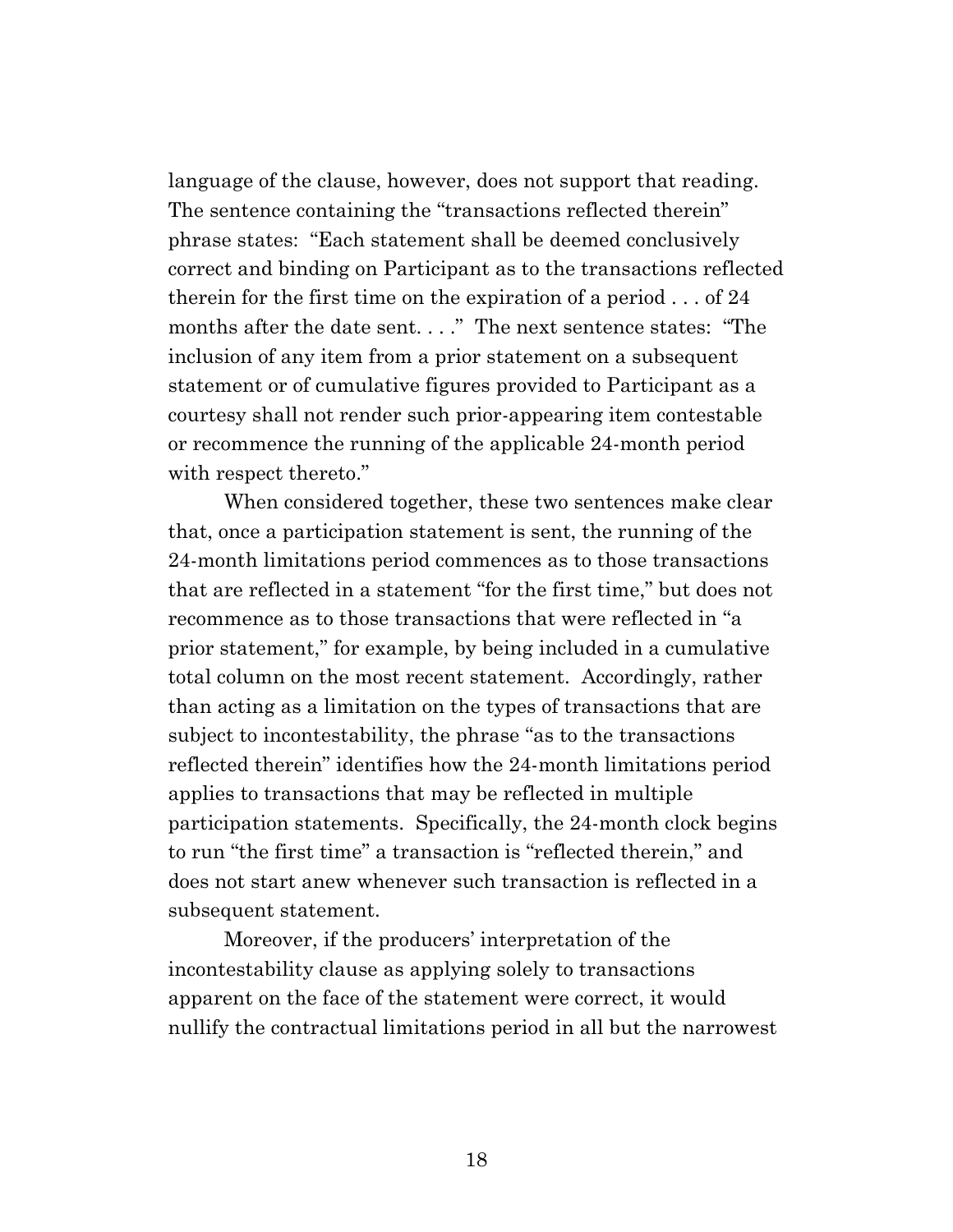of circumstances. Specifically, the 24-month period for objecting to participation statements would rarely, if ever, be triggered because the statements rendered by Disney do not delineate any particular transactions, but rather provide a summary of the total revenues and costs generated in a given quarter, as expressly permitted by the parties' agreement. While the producers offer a few examples of hypothetical errors that might appear on the face of a statement, their interpretation of the contract, if accepted, also would mean a single statement could be subject to conflicting time requirements. Under the producers' reading, there would be a 24-month deadline for objecting to those very rare transactions that appear on the face of the statement, but no deadline for objecting to all other transactions covered by that statement. The time for filing suit also could be subject to two different limitations periods–one contractual and one statutory–depending upon the transactions underlying the claim. When the agreement is considered as a whole and in context, however, there is no indication the parties intended for the incontestability clause to be construed so narrowly.

The producers do not dispute that, under their reading of the agreement, the incontestability clause would rarely apply due to the summary nature of the participation statements issued by Disney. They assert, however, that Disney can trigger the 24 month limitations period whenever it wants simply by itemizing the transactions on the participation statements, and they argue that if Disney instead chooses to issue summary statements, it foregoes the benefit of the incontestability clause. Yet there is nothing in the plain language of the agreement to suggest that the parties intended for the provision expressly authorizing the issuance of participation statements in summary form to nullify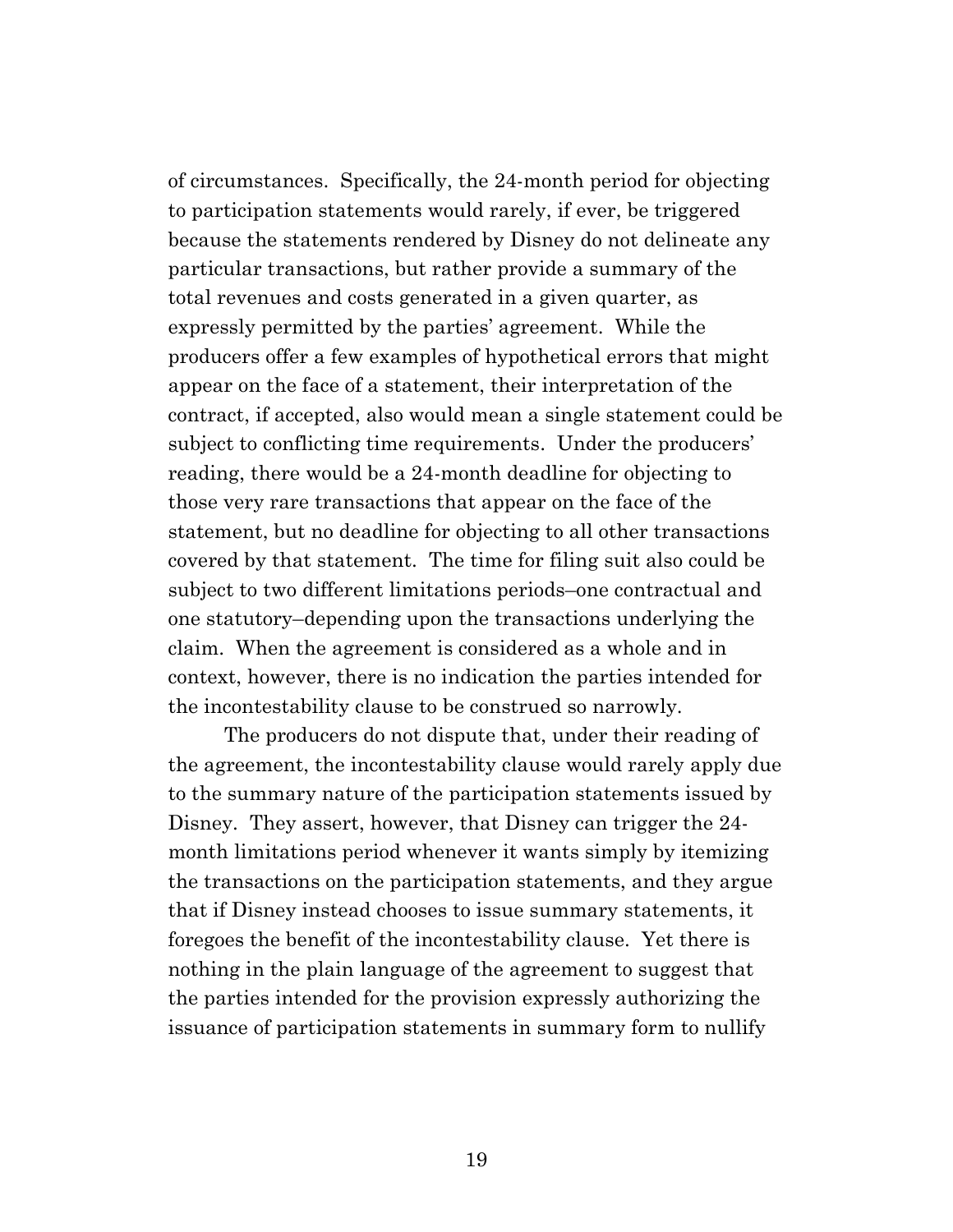the incontestability clause whenever a summary statement is issued. Such an interpretation of the parties' agreement would render the incontestability clause ineffective. Rather, when these two provisions are considered together, the only reasonable interpretation is that a participation statement must reflect all transactions that occur during the relevant accounting period in "summary form," and that the statement becomes "conclusively correct and binding" as to those transactions unless the participant objects within 24 months after the date sent.

The producers contend that this interpretation of the contract is unreasonable because they are required to object to the participation statements "in specific detail" within 24 months after the date sent, but they have no way of knowing if Disney is properly accounting for all revenues and costs based on the summary statements that are issued. However, the agreement grants the producers the right to audit Disney's books of account on an annual basis so that they can independently assess whether Disney's calculations of the net profits owed are correct. The producers argue that Disney has acted to deprive them of the benefit of their audit rights by causing long delays in the audit process, such as forcing them to wait in an audit queue and failing to provide necessary information and documents to their auditors. As discussed below, Disney's alleged practice of delaying the audits to the point that the producers are unable to timely object is relevant to determining whether Disney may be estopped from asserting the incontestability clause as a defense in this case. Disney's alleged failure to raise the incontestability clause in prior audits also is relevant to the estoppel analysis. While course-of-performance evidence can be relevant to ascertaining what the parties intended the contract to mean at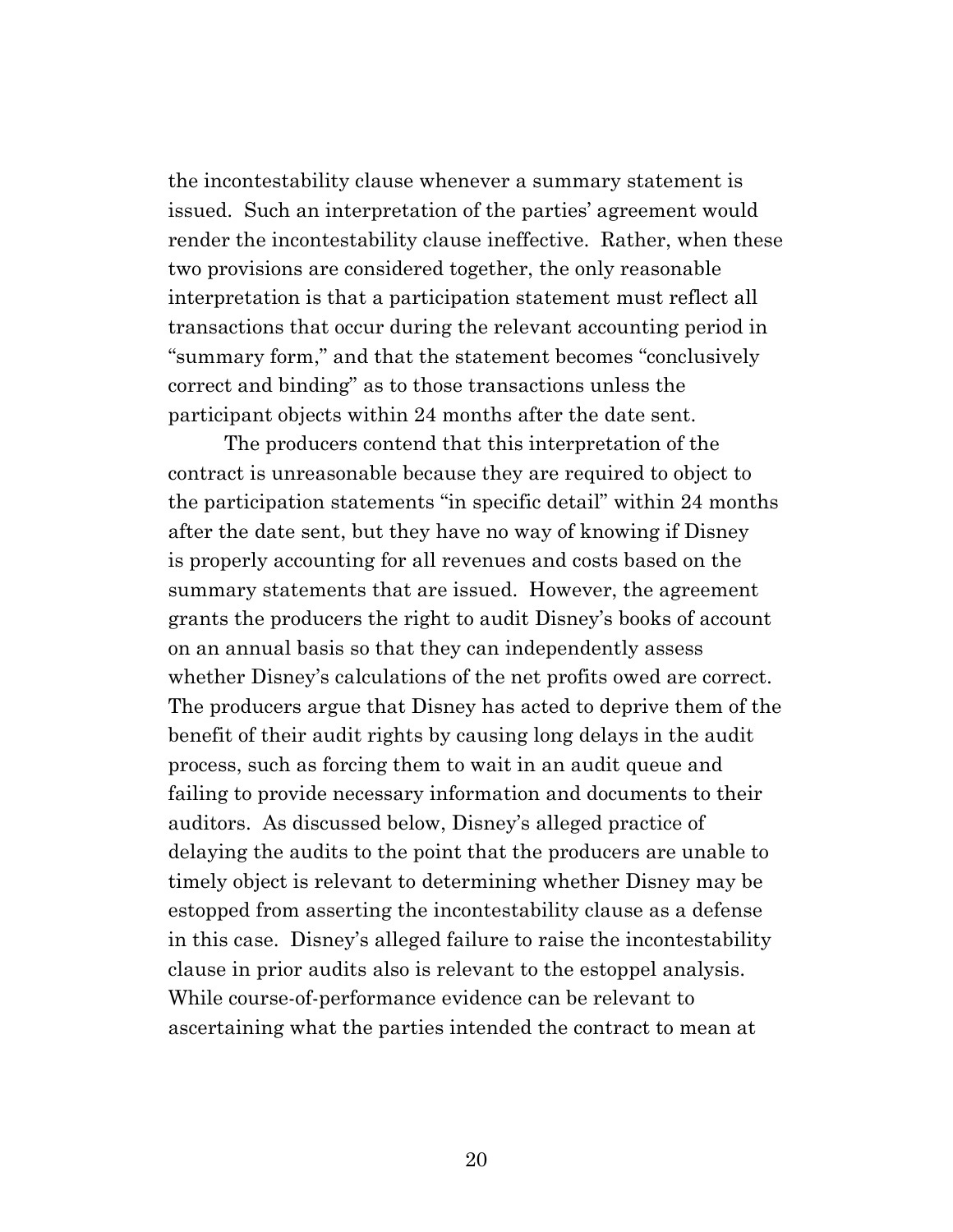the time of execution, such evidence may not be used to vary or contradict the unambiguous terms of a written agreement. (*In re Tobacco Cases I*, *supra*, 186 Cal.App.4th at p. 52.) Even if relevant on the issue of intent, the evidence concerning Disney's course of conduct does not reflect that the parties understood and intended the incontestability clause to only apply to transactions that are apparent on the face of the statements. Rather, such evidence shows that, at various times in the parties' relationship, Disney simply did not enforce the incontestability clause with respect to any transaction whatsoever.

Because the plain language of the agreement reflects that the incontestability clause applies to all transactions that occur in the accounting period covered by the participation statements, Disney satisfied its burden of proof on summary adjudication by presenting evidence showing the dates on which the participation statements were sent, and the dates on which the producers first notified Disney of their objections to those statements. Disney was not required to put all of the statements into evidence, or to trace each transaction underlying the producers' claims to a particular statement. It is undisputed that the producers' claims in this action are based on transactions that occurred between January 1, 2001 and December 31, 2005 (the Audit 4 and 5 periods), and that the participation statements covering those accounting periods were sent between June 29, 2001 and March 31, 2006. It is also undisputed that the producers first objected to those statements on July 29, 2008, when they provided Disney with the Audit 4 and 5 reports, which was more than 24 months after the date on which the last statement was sent. Based on this undisputed evidence, Disney met its burden of showing that the 24-month limitations period in the parties' agreement expired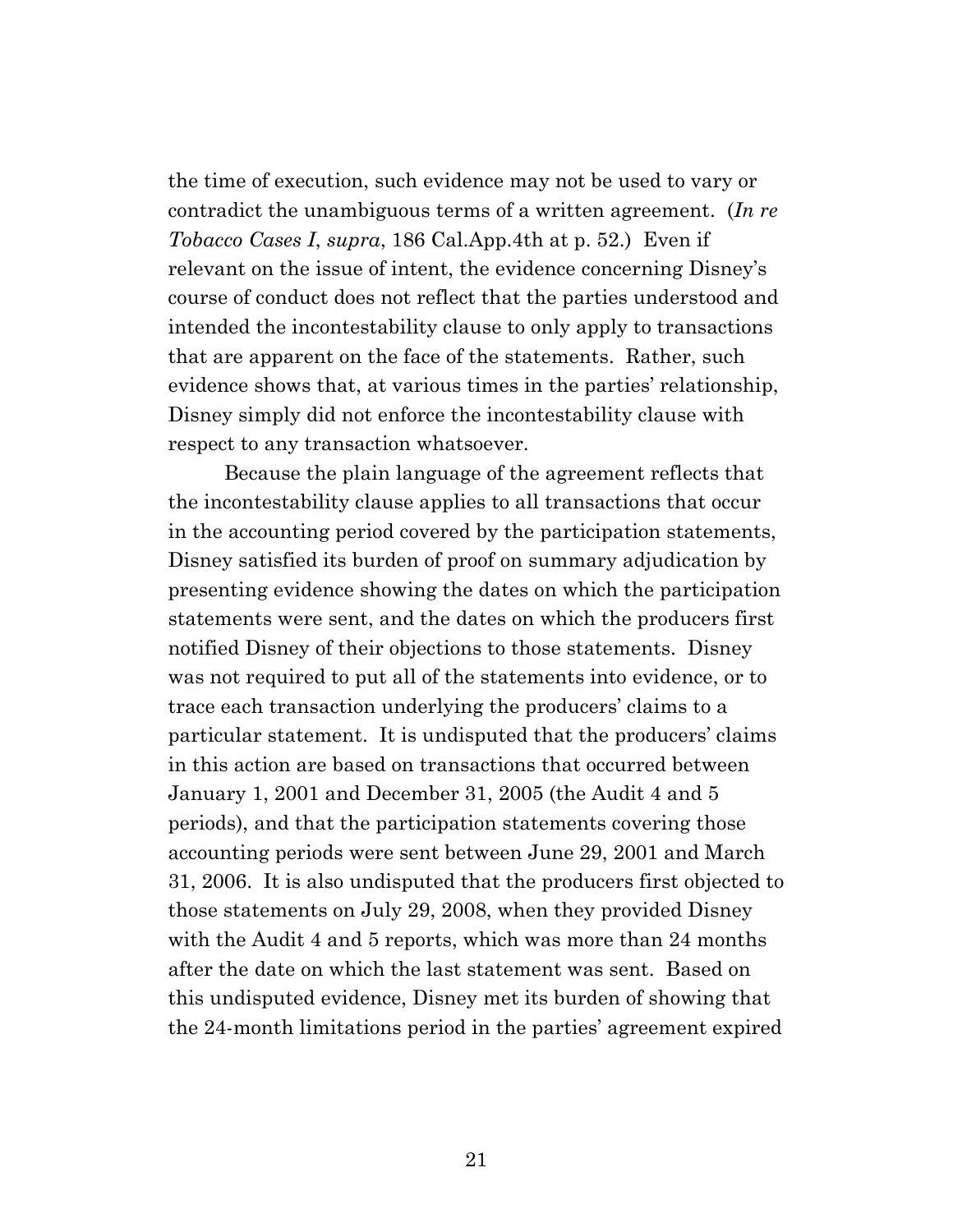prior to the producers objecting to the participation statements. We therefore consider whether there are triable issues of fact as to the timeliness of the producers' claims based on the discovery rule or the doctrines of waiver and estoppel.

### **IV. Applicability of the Discovery Rule**

The producers contend that there are triable issues of fact as to whether their claims are timely based on the discovery rule. They specifically argue that, under the discovery rule, their claims did not accrue on the date the participation statements were sent, but rather on the date they discovered, or reasonably should have discovered, that Disney was breaching the profit participation agreement. They further assert that they could not reasonably have discovered Disney's breaches until they were able to conduct Audits 4 and 5 and to receive final audit reports.

#### **A. Relevant Law**

"Generally, in both tort and contract actions, the statute of limitations 'begins to run upon the occurrence of the last element essential to the cause of action.' [Citation.] 'The cause of action ordinarily accrues when, under the substantive law, the wrongful act is done and the obligation or liability arises. . . .' [Citation.]" (*Brisbane Lodging, L.P. v. Webcor Builders, Inc.* (2013) 216 Cal.App.4th 1249, 1257 (*Brisbane*).) "An important exception to the general rule of accrual is the 'discovery rule,' which postpones accrual of a cause of action until the plaintiff discovers, or has reason to discover, the cause of action." (*Fox v. Ethicon Endo-Surgery, Inc.* (2005) 35 Cal.4th 797, 807.) As this court has recognized, the discovery rule "may be applied to breaches [of contract] which can be, and are, committed in secret and,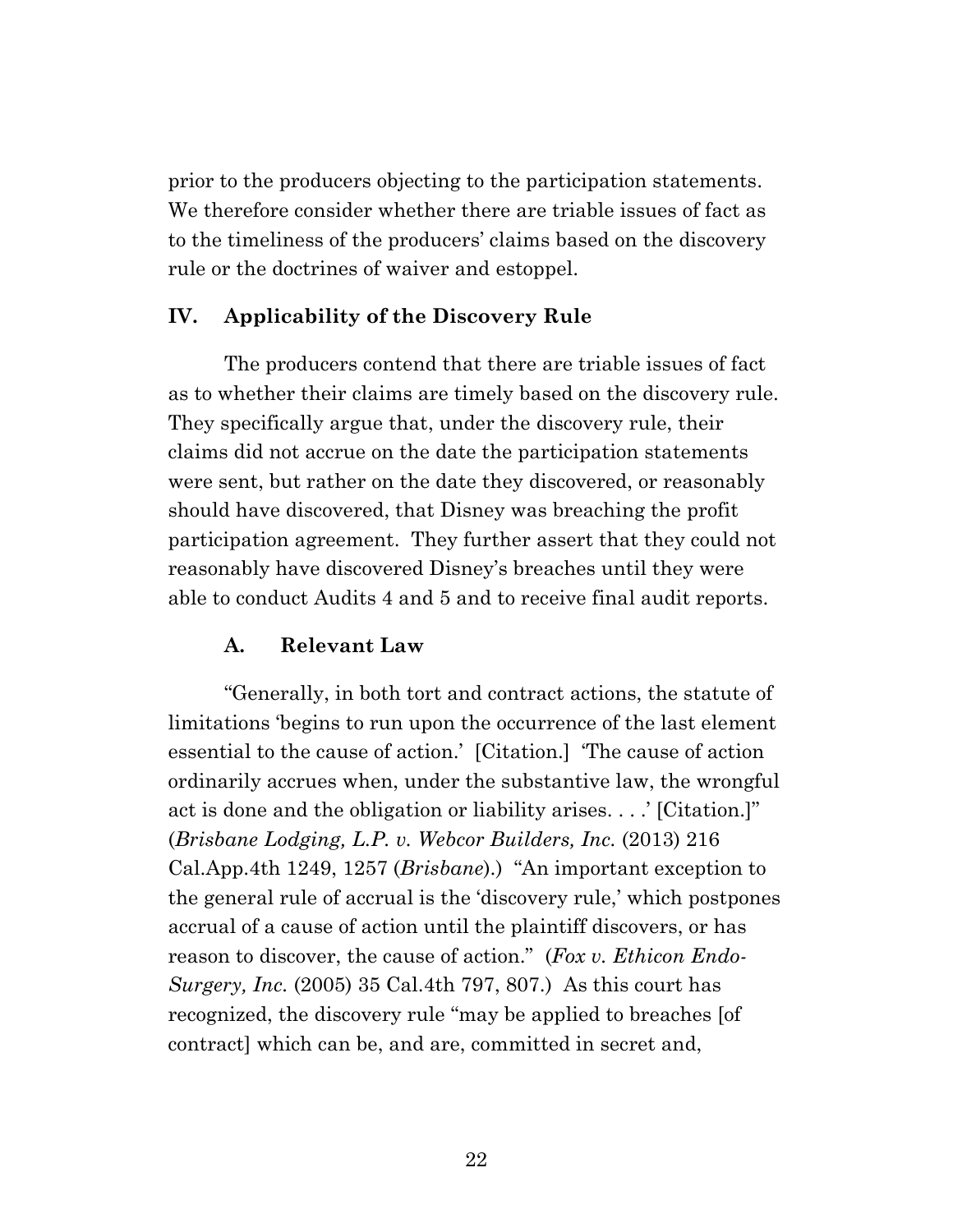moreover, where the harm flowing from those breaches will not be reasonably discoverable by plaintiffs until a future time." (*April Enterprises, Inc. v. KTTV* (1983) 147 Cal.App.3d 805, 832; see *Gryczman v. 4550 Pico Partners, Ltd.* (2003) 107 Cal.App.4th 1, 5 [discovery rule applicable to breach of contract action where defendant "not only breached the contract 'within the privacy of its own offices' but the act which constituted the breach . . . was the very act which prevented plaintiff from discovering the breach"].) Under the discovery rule, the plaintiff must show that, "despite diligent investigation of the circumstances of the injury, he or she could not have reasonably discovered facts supporting the cause of action within the applicable statute of limitations period." (*Fox v. Ethicon Endo-Surgery, Inc.*, *supra*, at p. 809.)

It is also well-established that parties to a contract "may agree to a provision shortening the statute of limitations, 'qualified, however, by the requirement that the period fixed is not in itself unreasonable or is not so unreasonable as to show imposition or undue advantage. [Citations.]' [Citations.]" (*Charnay v. Cobert* (2006) 145 Cal.App.4th 170, 183.) "'Reasonable' in this context means the shortened period nevertheless provides sufficient time to effectively pursue a judicial remedy.'" (*Moreno v. Sanchez* (2003) 106 Cal.App.4th 1415, 1430 (*Moreno*).) "'A contractual period of limitation is reasonable if the plaintiff has a sufficient opportunity to investigate and file an action, the time is not so short as to work a practical abrogation of the right of action, and the action is not barred before the loss or damage can be ascertained....' [Citation.]" (*Ellis v. U.S. Security Associates* (2014) 224 Cal.App.4th 1213, 1223.) So long as the time allowed for filing an action is not inherently unreasonable, California courts afford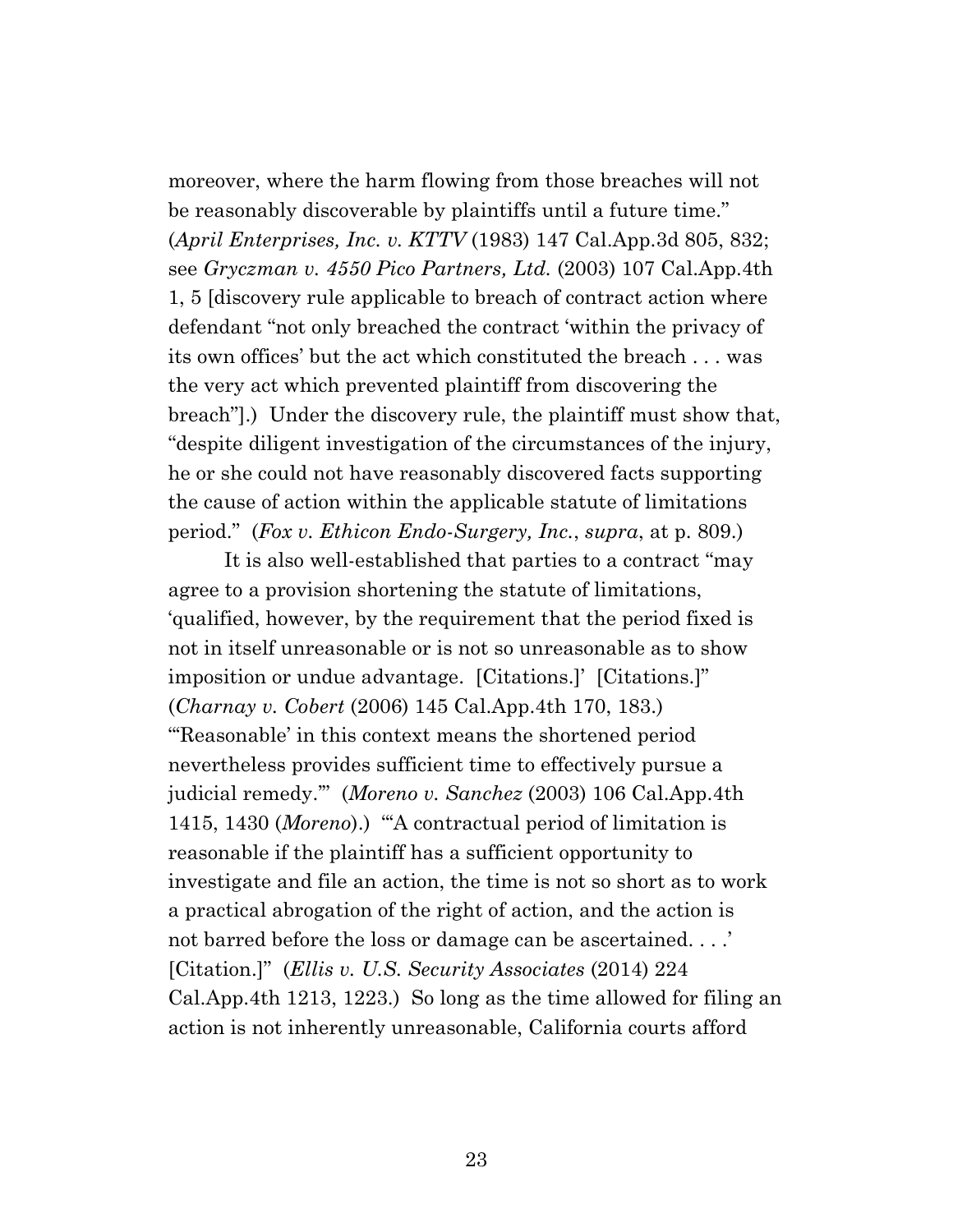"contracting parties considerable freedom to modify the length of a statute of limitations." (*Moreno*, *supra*, at p. 1430.)

In *Moreno*, *supra*, 106 Cal.App.4th 1415, this court considered the extent to which contracting parties may effectively waive the discovery rule by agreeing to a shortened limitations period that begins to run upon a specified event. The plaintiffs in *Moreno* were two home buyers who filed suit against a home inspector for breach of contract and negligence 14 months after the inspector allegedly failed to competently inspect the buyers' prospective home. The home inspection contract signed by the parties provided that any lawsuit had to be filed within one year of the date of the inspection. The trial court sustained the inspector's demurrer without leave to amend on the ground that the one-year limitations period in the contract barred the buyers' causes of action. (*Id*. at pp. 1419-1420.) This court reversed, holding that a limitations period of one year from the date of the inspection was unreasonable as a matter of law, and that the buyers' causes of action did not accrue under the limitations period provided in the home inspection contract until they discovered, or reasonably should have discovered, the inspector's breach. (*Id*. at p. 1419.) We explained that, while contracting parties have considerable freedom to shorten the statute of limitations, "situations involving home inspectors share many characteristics with those involving other professionals in which delayed accrual has been recognized as appropriate and necessary. . . . As with other forms of professional malpractice, specialized skill is required to analyze a residence's structural and component parts. Because of the hidden nature of these systems and components a potential homeowner may not see or recognize a home inspector's negligence, and thus may not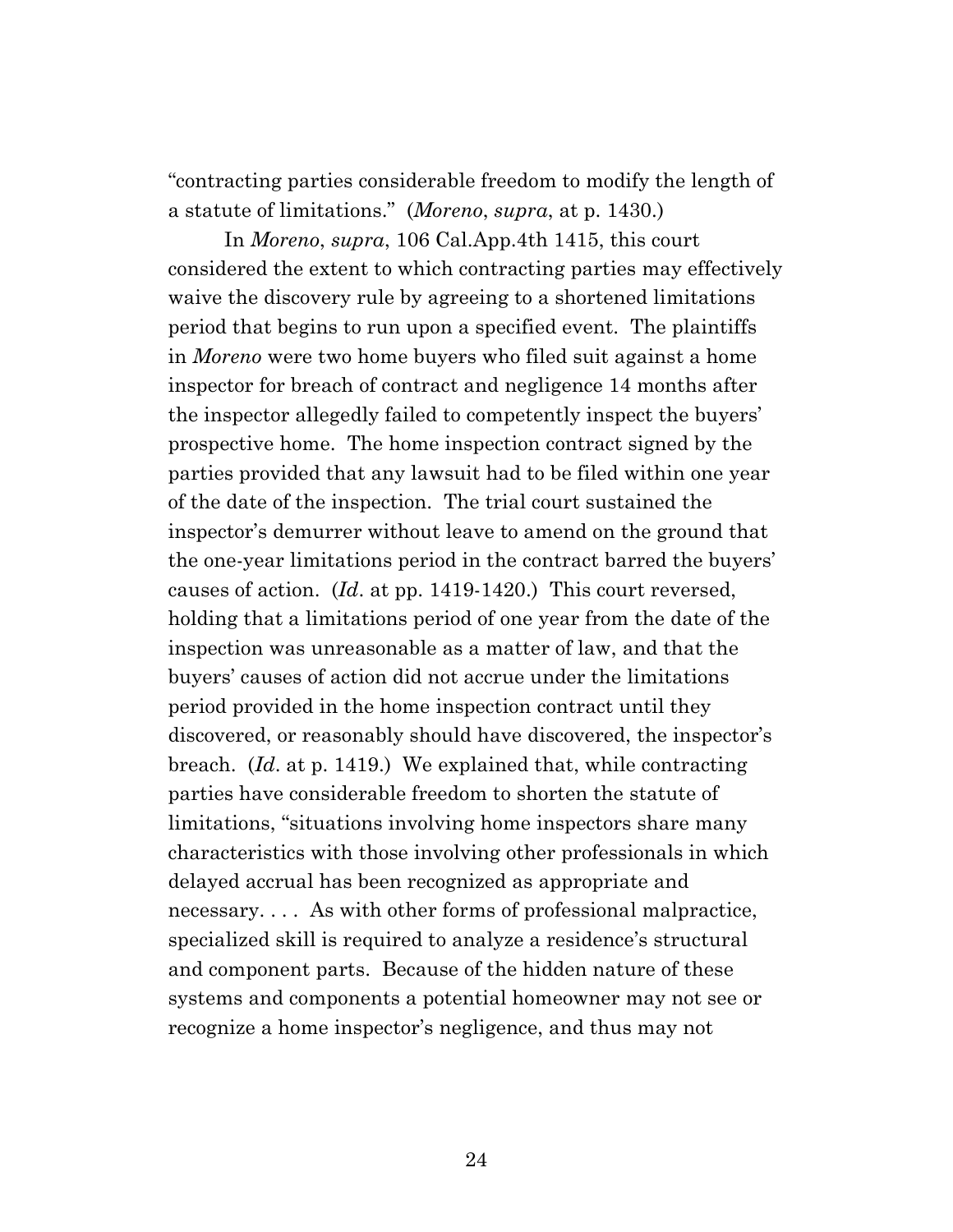understand he has been damaged until long after the inspection date. This fact, coupled with the trust the potential homeowners must necessarily place in the professional home inspector, compel the conclusion causes of action for breach of a home inspector's duty of care should accrue in all cases, not on the date of the inspection, but when the homeowner discovers, or with the exercise of reasonable diligence should have discovered, the inspector's breach." **<sup>4</sup>** (*Id*. at pp. 1428-1429, fn. omitted.)

More recently, in *Brisbane*, *supra*, 216 Cal.App.4th 1249, our colleagues in the First Appellate District considered whether sophisticated contracting parties may abrogate the discovery rule by agreeing to an accrual date for claims arising from the contract. The parties in *Brisbane* were a commercial property owner and a builder who entered into a contract for the design and construction of a hotel. The contract included a provision that all causes of action would accrue on the date of substantial completion of the project. More than four years after the project was completed, the owner sued the builder for latent construction defects, and the trial court granted summary judgment for the builder on the ground that the action was time-barred. (*Id*. at pp. 1254-1256.) The court of appeal affirmed, holding that

**<sup>4</sup>** In a dissent, Justice Perluss disagreed with the majority's conclusion that the limitations period in the parties' contract was unreasonable as a matter of law because it impliedly required the buyers to waive the benefit of the discovery rule. Justice Perluss noted that "California courts have uniformly enforced provisions shortening the four-year statutory limitations period for breach of a written contract [citation] to one year," and that "[n]o statute prohibits the parties to a home inspection contract from agreeing to a shortened limitations period." (*Moreno*, *supra*, 106 Cal.App.4th at p. 1440.)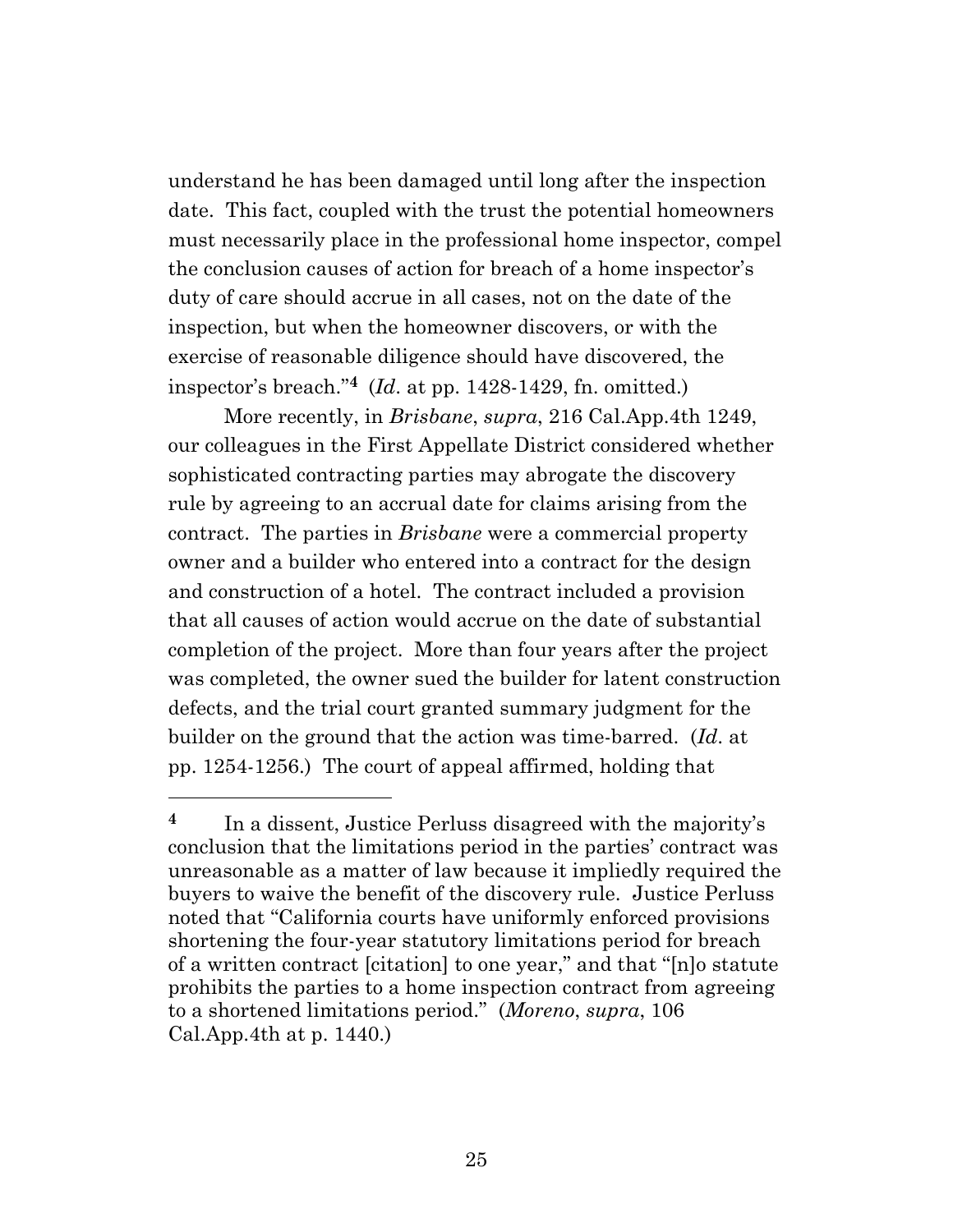"public policy principles applicable to the freedom to contract afford sophisticated contracting parties the right to abrogate the delayed discovery rule by agreement." (*Id*. at pp. 1253-1254.) The court reasoned that "[b]y tying the running of the applicable statute of limitations to a date certain, the parties . . . negotiated to avoid the uncertainty surrounding the discovery rule for the security of knowing the date beyond which they would no longer be exposed to potential liability." (*Id*. at pp. 1260-1261.) The court concluded that "sophisticated parties should be allowed to strike their own bargains and knowingly and voluntarily contract in a manner in which certain risks are eliminated and, concomitantly, rights are relinquished." (*Id*. at p. 1261.)

In enforcing the parties' accrual provision, the *Brisbane* court distinguished the decision in *Moreno*. The court noted that the home buyers in *Moreno* were "persons unsophisticated in construction matters," and that the home inspector "was a professional in possession of special skills and knowledge upon whom the homeowners relied completely for counsel and advice." (*Brisbane*, *supra*, 216 Cal.App.4th at p. 1266.) In contrast, the hotel owner and builder in *Brisbane* "occupied positions of equal bargaining strength and both parties had the commercial and technical expertise to appreciate fully the ramifications of agreeing to a defined limitations period," in addition to "the participation and advice of legal counsel during contract negotiations." (*Id*. at p. 1267.) The *Brisbane* court made clear that "'"[w]hether a contract is illegal or contrary to public policy is a question of law to be determined *from the circumstances of each particular case*." [Citation.]' [Citation.]" (*Id*. at p. 1266.)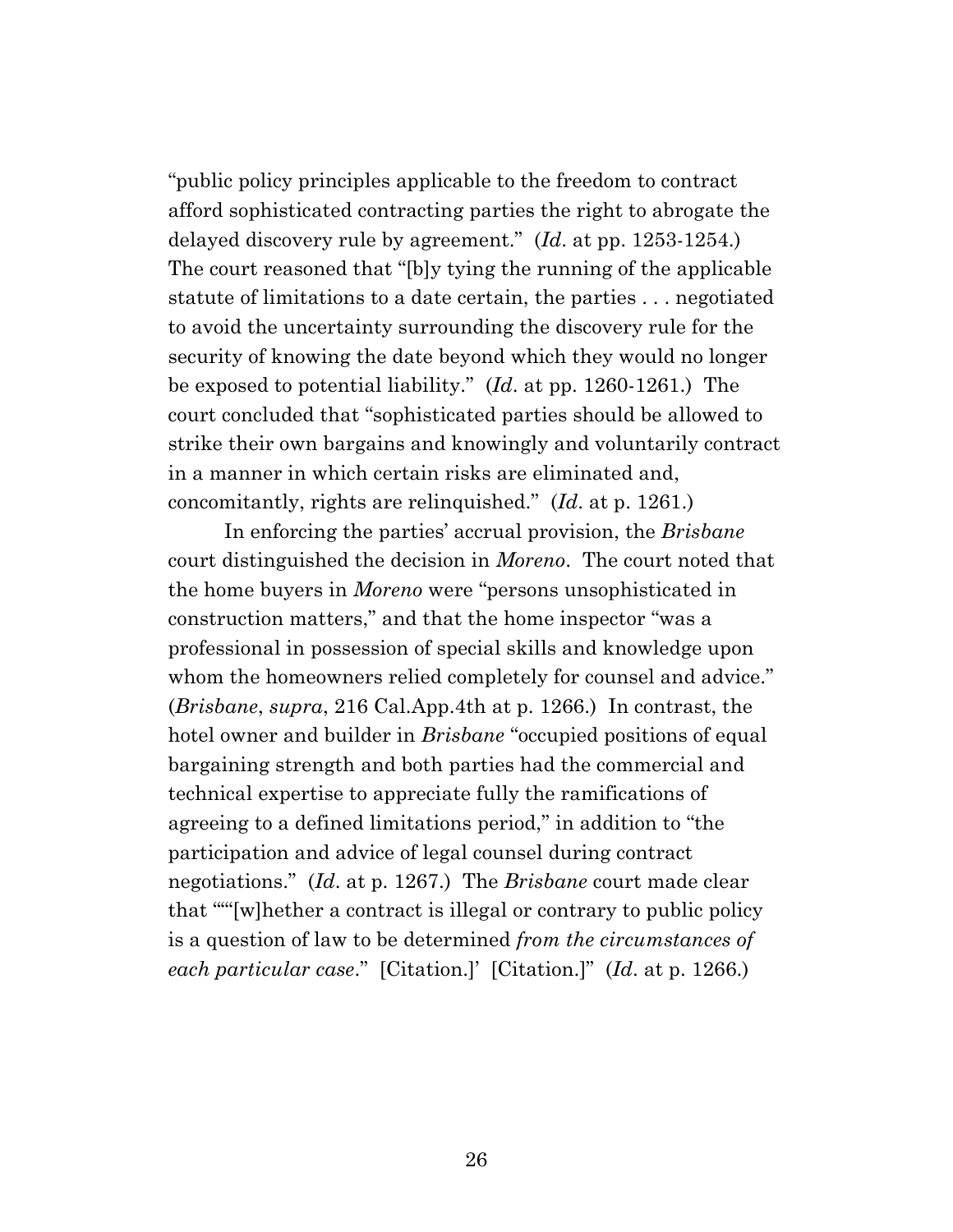# **B. The Producers Waived the Discovery Rule by Agreeing to the Incontestability Clause**

The parties dispute whether the discovery rule applies to the producers' causes of action against Disney. The producers contend that the discovery rule applies because their claims are based on Disney's secret breaches of the profit participation agreement, which the producers could not reasonably have discovered until they conducted an audit of the participation statements. Disney counters that the producers expressly waived the discovery rule by agreeing to the incontestability clause, and even if the discovery rule was not waived, it does not apply here because the producers could have discovered any alleged breach by exercising their audit rights. We conclude that the producers waived the benefit of the discovery rule by contractually agreeing to a shortened limitations period with a specified date of accrual.

The incontestability clause in the parties' agreement states that a participant must object to a participation statement within "24 months after the date sent," and must file a legal action within "6 months after the expiration of said 24 month period." The clause accordingly provides that a claim arising from a participation statement accrues on the date the statement is sent, irrespective of whether the participant knows, or has reason to know, the facts supporting the claim. Like the accrual provision in *Brisbane*, the incontestability clause effectively abrogates the discovery rule by setting forth a "date certain" on which a cause of action accrues. (*Brisbane*, *supra*, 216 Cal.App.4th at p. 1260.) The clause also shortens the applicable statute of limitations to 24 months for serving objections to a contested participation statement, plus an additional six months for filing suit. On its face, the 24-months limitations period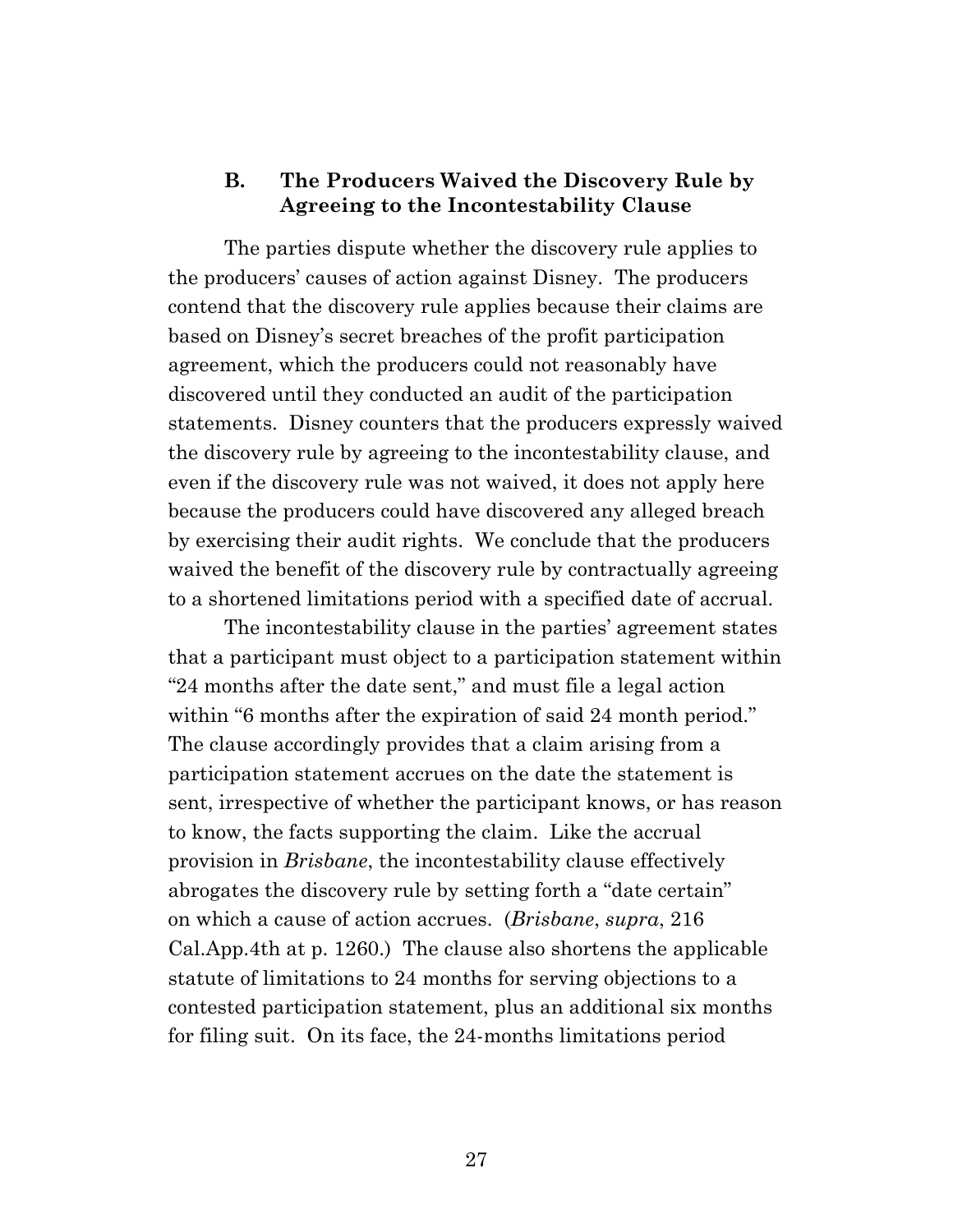agreed to by the parties is not unreasonable. Indeed, California courts routinely have enforced contractual provisions shortening the four-year statute of limitations for breach of a written contract to periods of one year or less. (See *Hambrecht & Quist Venture Partners v. American Medical Internat., Inc.* (1995) 38 Cal.App.4th 1532, 1548 [citing cases upholding provisions shortening the four-year statute of limitations for breach of a written contract to one year, six months, or three months].) This is consistent with the "long-standing established public policy in California which respects and promotes the freedom of private parties to contract." (*Brisbane*, *supra*, at p. 1262.)

In assessing the enforceability of a contractual limitations period, we also consider the respective bargaining positions of the parties. Here, it is undisputed that the producers are well-known and successful individuals in the entertainment industry, who had worked on other popular television shows prior to developing the *Home Improvement* series. During the parties' negotiations over the profit participation agreement, the producers were represented by highly regarded attorneys, agents, and production companies. The provisions in the agreement regarding Disney's accounting of the series' profits, including the incontestability clause, contain numerous interlineations reflecting the extent of the parties' contract negotiations. The producers are therefore more akin to the experienced commercial property owner in *Brisbane* who was represented by legal counsel in negotiating a large-scale construction project, than the home buyers in *Moreno* who relied on the home inspector for specialized counsel and advice about their prospective purchase. Given the equal bargaining strength of the parties, the producers were not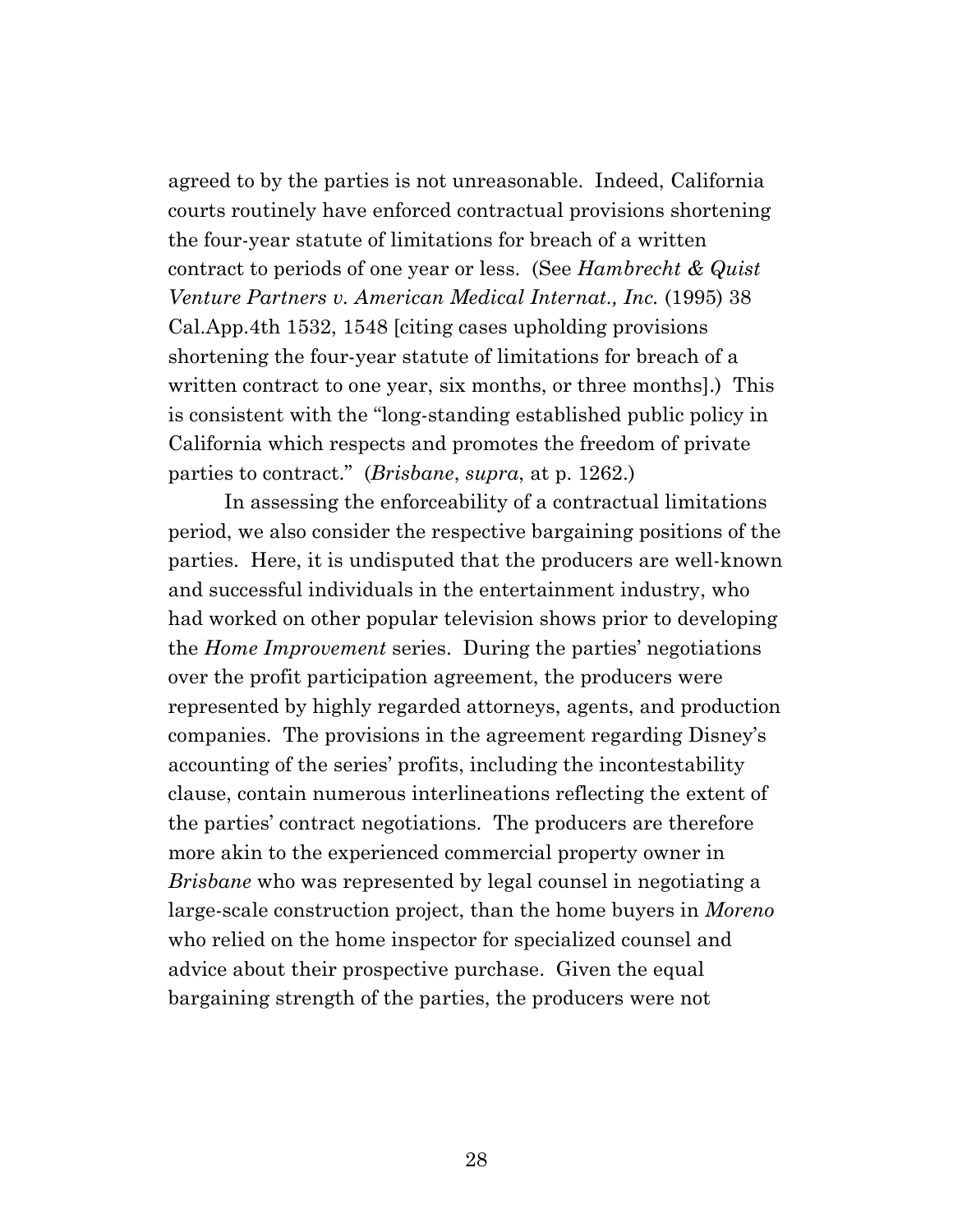precluded from waiving the discovery rule by expressly agreeing to a shortened limitations period with a fixed accrual date.

The producers nonetheless assert that a 24-month limitations period without the benefit of the discovery rule is per se unreasonable and unenforceable because it does not afford them a sufficient opportunity to investigate and file an action. The producers note that they can only conduct an audit once every 12 months, and that Disney's delays cause each audit to take several years. As previously noted, Disney's alleged conduct in delaying the audit process is relevant to whether it may be estopped from asserting the incontestability clause as a defense in this case. However, such evidence does not demonstrate that the 24-month limitations period is "*in itself*, unreasonable" so as to render the provision unenforceable as a matter of law. (*William L. Lyon & Associates, Inc. v. Superior Court* (2012) 204 Cal.App.4th 1294, 1307; see also *Charnay v. Cobert*, *supra*, 145 Cal.App.4th at p. 183 [provision shortening statute of limitations is unenforceable if it is "inherently unreasonable"].)

On its face, the profit participation agreement provides the producers with sufficient time to audit the quarterly participation statements and to serve objections to those statements within a period of 24 months. The agreement allows the producers to conduct an audit once every year, and provides that the audit must be completed within 60 days after it is commenced. Like any other contract, the parties' agreement also includes an implied covenant of good faith and fair dealing that imposes on each party "not only a duty to refrain from acting in a manner that frustrates performance of the contract '"but also the duty to do everything that the contract presupposes that he will do to accomplish its purpose."'" (*Brehm v. 21st Century Ins. Co.* (2008)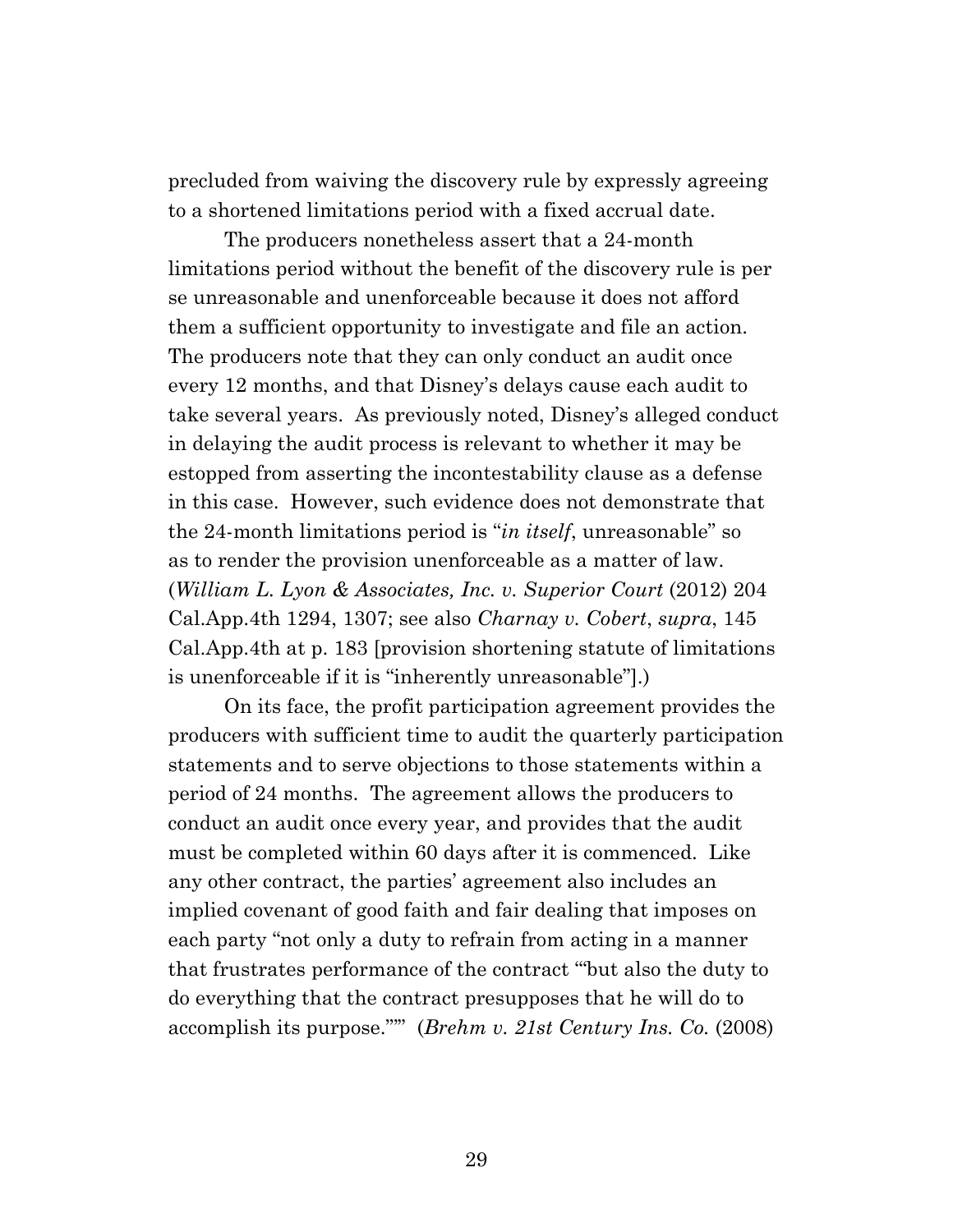166 Cal.App.4th 1225, 1242.) Disney thus has a duty under the contract to ensure the producers are able to exercise their audit rights in a manner that gives them a reasonable opportunity to conduct an audit within 60 days and to serve objections to the participation statements within 24 months. An alleged breach of such duty by Disney could give rise to legal liability or estop it from asserting a contractual limitations defense in a particular case. It does not, however, establish that a 24-month limitations period which begins to run on the date a participation statement is sent is unenforceable as a matter of law.

# **V. Applicability of the Waiver and Estoppel Doctrines to the Incontestability Clause**

The producers argue that there are also triable issues of fact as to whether Disney is precluded from asserting the incontestability clause as a defense in this case under the doctrines of waiver and estoppel. In particular, the producers contend that Disney orally agreed to toll the limitations period for their Audit 4 and 5 claims, and engaged in other conduct which induced them to refrain from serving objections and filing suit within the deadlines set forth in the agreement. Disney counters that the doctrines of waiver and estoppel do not apply because the agreement precludes any oral modifications, and the producers could not reasonably have relied on Disney's alleged conduct in failing to comply with the incontestability clause.

## **A. Relevant Law**

The modification of a written contract is governed by Civil Code section 1698, which states in pertinent part: "(a) A contract in writing may be modified by a contract in writing. [¶] (b) A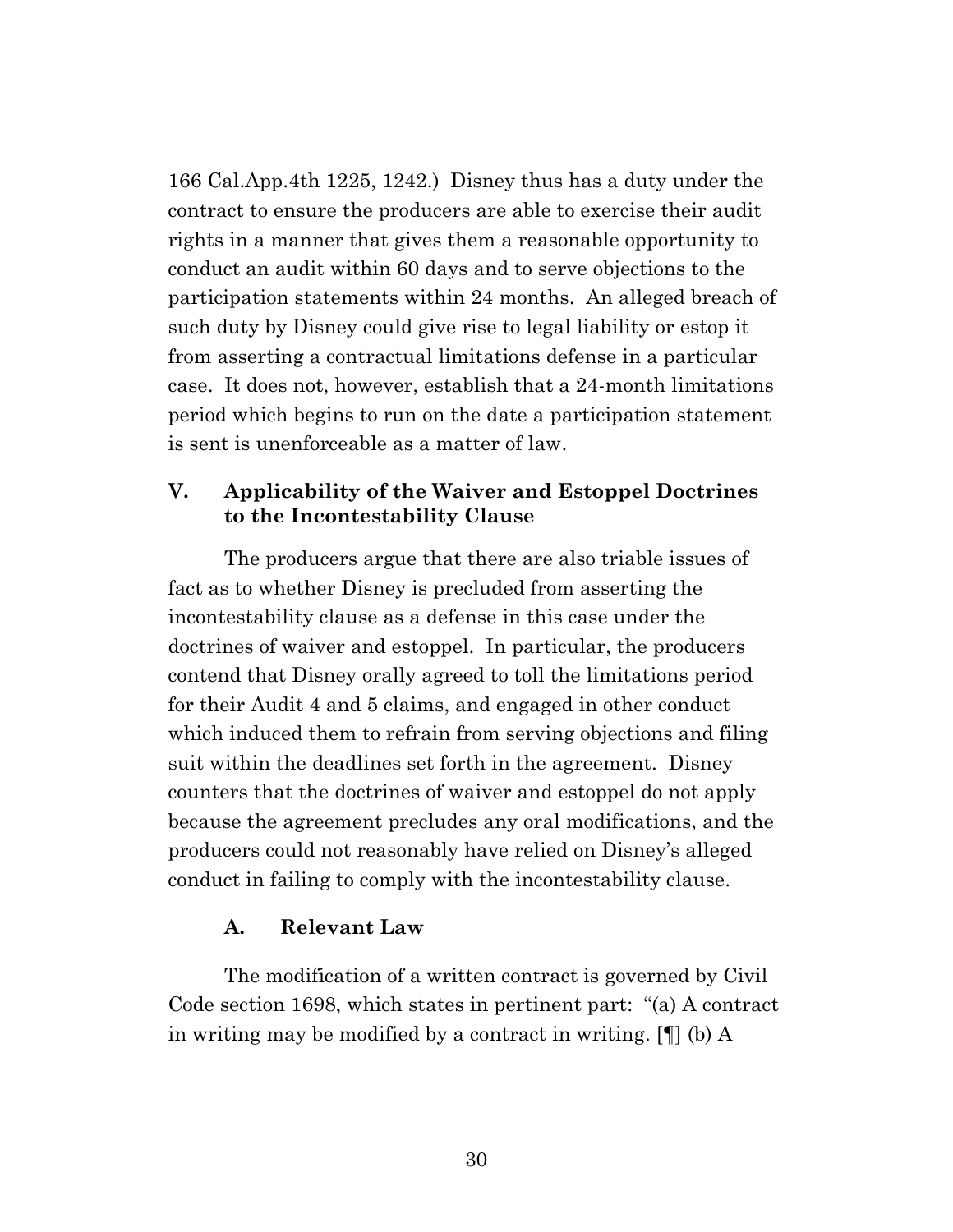contract in writing may be modified by an oral agreement to the extent that the oral agreement is executed by the parties. [¶] (c) Unless the contract otherwise expressly provides, a contract in writing may be modified by an oral agreement supported by new consideration. . . . [¶] (d) Nothing in this section precludes in an appropriate case the application of rules of law concerning estoppel, . . . [or] waiver of a provision of a written contract. . . ."

Accordingly, notwithstanding a provision in a written agreement that precludes oral modification, the parties may, by their words or conduct, waive contractual rights. (*Galdjie v. Darwish* (2003) 113 Cal.App.4th 1331, 1339 ["[l]ike any other contractual terms, timeliness provisions are subject to waiver by the party for whose benefit they are made"]; *Biren v. Equality Emergency Medical Group, Inc.* (2002) 102 Cal.App.4th 125, 141 ["'parties may, by their conduct, waive [a no oral modification] provision' where evidence shows that was their intent"].) "'[T]he pivotal issue in a claim of waiver is the intention of the party who allegedly relinquished the known legal right.' [Citation.]" (*Old Republic Ins. Co. v. FSR Brokerage, Inc.* (2000) 80 Cal.App.4th 666, 678.) "'The waiver may be either express, based on the words of the waiving party, or implied, based on conduct indicating an intent to relinquish the right. [Citation.]' [Citation.] Thus, "California courts will find waiver when a party intentionally relinquishes a right or when that party's acts are so inconsistent with an intent to enforce the right as to induce a reasonable belief that such right has been relinquished." [Citation.]' [Citation.]" (*Ibid*.) Waiver is ordinarily a question of fact unless "there are no disputed facts and only one reasonable inference may be drawn." (*DuBeck v. California Physicians' Service* (2015) 234 Cal.App.4th 1254, 1265.)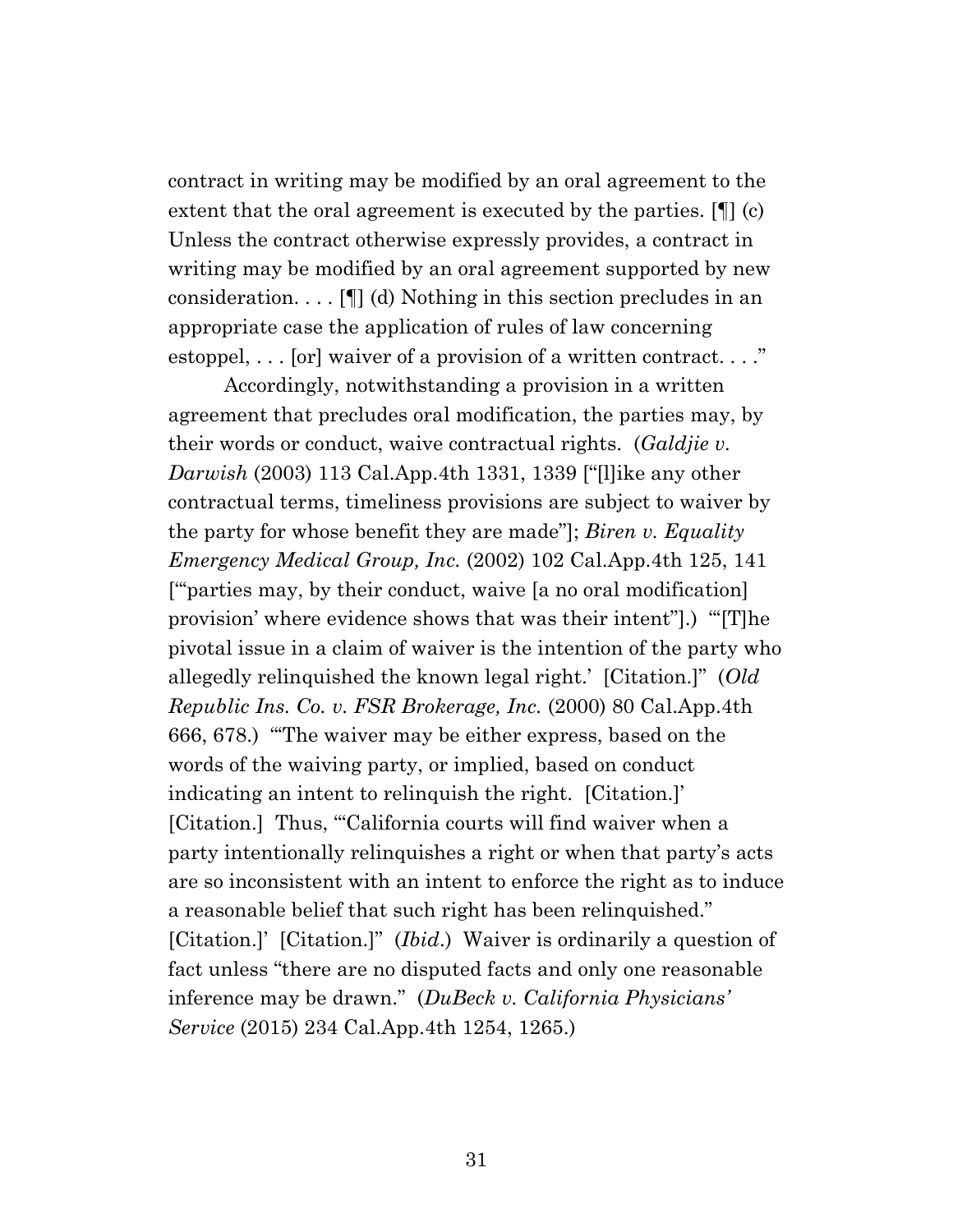In addition to waiving contractual rights, the parties may, by their words or conduct, be estopped from enforcing a written contract provision. Under the doctrine of estoppel, "[a] defendant may be equitably estopped from asserting a statutory or contractual limitations period as a defense if the defendant's act or omission caused the plaintiff to refrain from filing a timely suit and the plaintiff's reliance on the defendant's conduct was reasonable." (*Superior Dispatch, Inc. v. Insurance Corp. of New York* (2010) 181 Cal.App.4th 175, 186.) "'It is not necessary that the defendant acted in bad faith or intended to mislead the plaintiff. [Citations.] It is sufficient that the defendant's conduct in fact induced the plaintiff to refrain from instituting legal proceedings. [Citation.]'" (*Holdgrafer v. Unocal Corp.* (2008) 160 Cal.App.4th 907, 925.) As our Supreme Court has explained, ""[a]n estoppel may arise although there was no designed fraud on the part of the person sought to be estopped. [Citation.] To create an equitable estoppel, 'it is enough if the party has been induced to refrain from using such means or taking such action as lay in his power, by which he might have retrieved his position and saved himself from loss. . . .'"' [Citations.]" (*Lantzy v. Centex Homes* (2003) 31 Cal.4th 363, 384.) "'[W]hether an estoppel exists – whether the acts, representations or conduct lulled a party into a sense of security preventing him from instituting proceedings before the running of the statute, and whether the party relied thereon to his prejudice – is a question of fact and not of law.'" (*Holdgrafer v. Unocal Corp.*, *supra*, at pp. 925-926.)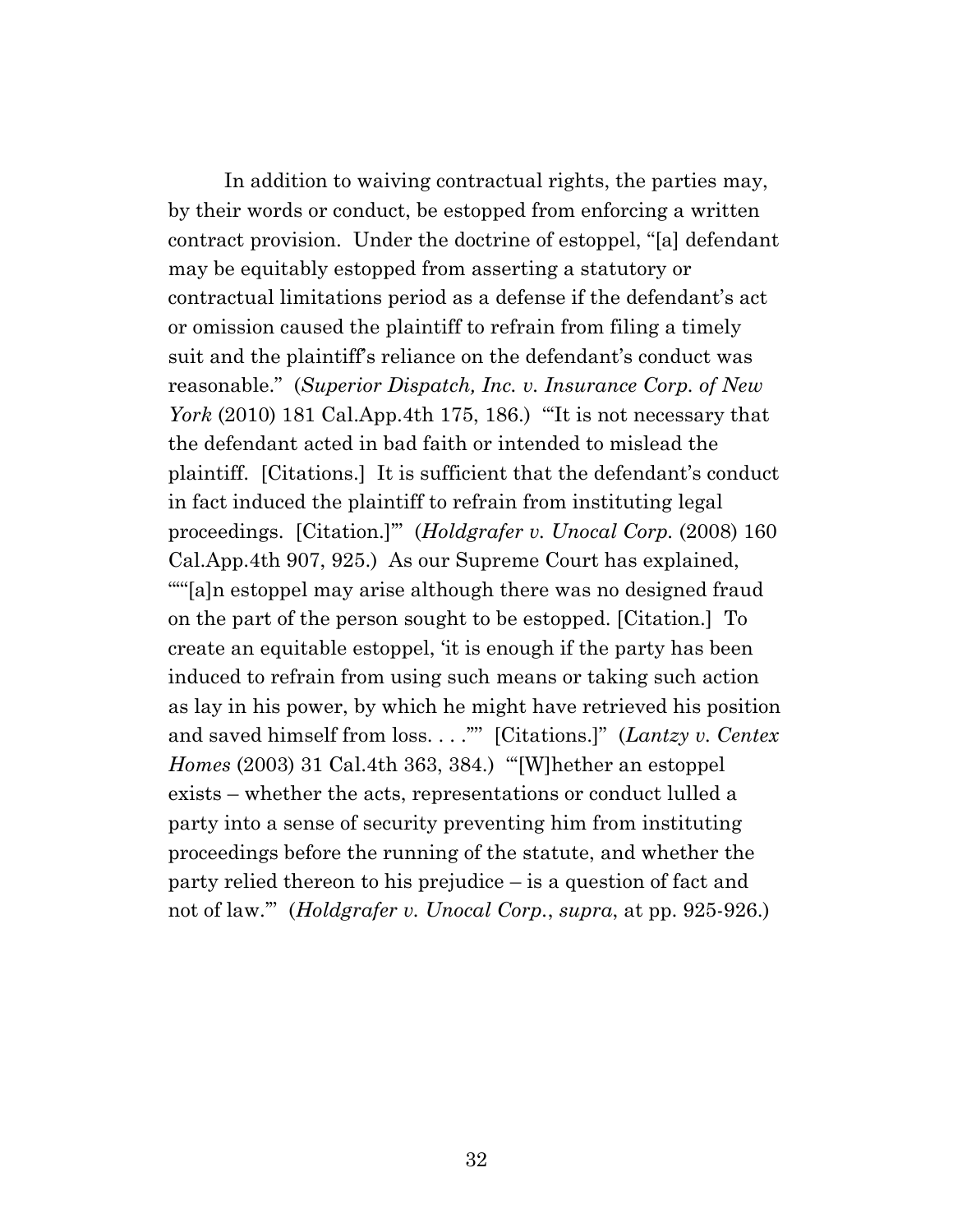# **B. There Are Triable Issues of Fact as to Whether Disney Waived or Is Estopped from Asserting a Contractual Limitations Defense**

In granting summary adjudication in favor of Disney, the trial court concluded that the producers' evidence of oral tolling agreements did not demonstrate the existence of a triable issue because the profit participation agreement states that it can only be modified by a writing signed by the parties. The trial court also concluded that the evidence of Disney's course of conduct in the audits did not give rise to estoppel as a matter of law because Disney was merely fulfilling its obligations under the agreement when it allowed the producers to audit participation statements that had already become incontestable by the time the audits commenced. We conclude, however, that summary adjudication was improper because there are triable issues of material fact as to whether Disney, by its words or conduct, either waived or is estopped from asserting the contractual limitations period in the incontestability clause as a defense to the producers' claims.

#### **1. Waiver**

In their complaint, the producers alleged that the parties had "entered into a series of tolling agreements, both oral and written, express and implied," under which the time for objecting to the Audit 4 and 5 participation statements and filing suit for claims arising from such statements was tolled through March 1, 2013. In its motion for summary adjudication, Disney did not present any evidence to negate the existence of the oral tolling agreements alleged in the producers' complaint. Instead, Disney argued that the profit participation agreement expressly stated that it could not be modified except by a writing signed by the parties, and there was no signed, written tolling agreement that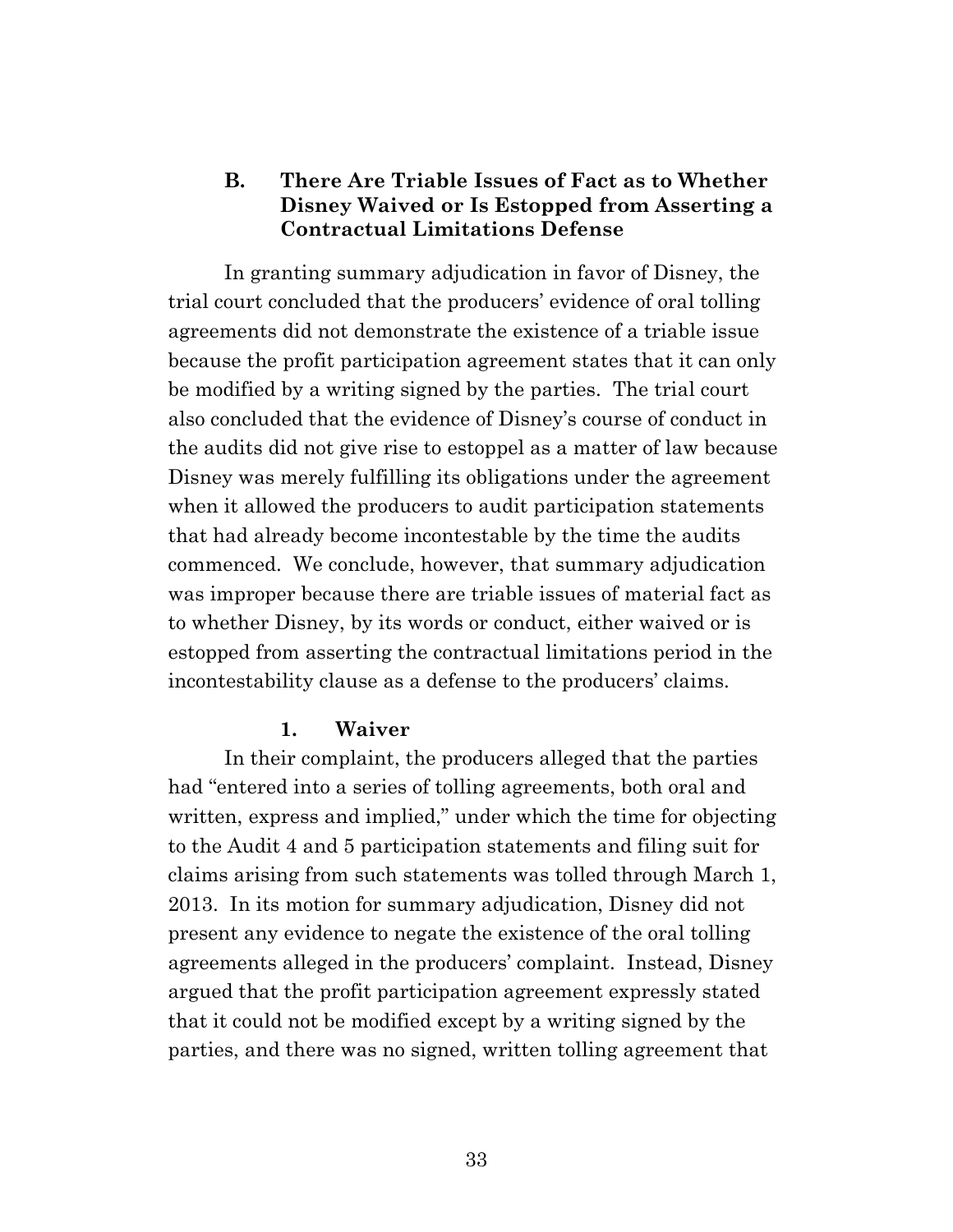preserved any of the producers' claims. In opposing Disney's motion, the producers offered evidence of oral and written tolling agreements that, if enforceable, tolled the limitations period for the producers' claims through the filing of this lawsuit.

Specifically, Marcia Harris, who represented the producers in their business dealings with Disney, stated in a declaration that she made oral agreements with Disney to toll the limitations period for the participation statements covered by Audits 4 and 5. She then sent unsigned, written agreements to Disney, which memorialized the parties' oral tolling agreements. The tolling agreements provided that the limitations period for the Audit 4 statements would be tolled from November 18, 2003 until 90 days after the producers submitted the Audit 4 report, and that the limitations period for the Audit 5 statements would be tolled until either party cancelled the agreement in writing. At the time the parties entered into these oral tolling agreements, the 24-month limitations period had expired for two of the 12 Audit 4 statements, but had not expired for any of the Audit 5 statements. It is undisputed that the producers submitted the Audit 4 and 5 reports to Disney on July 29, 2008, and the parties entered into a written tolling agreement that took effect fewer than 90 days later on October 3, 2008. It is also undisputed that the written tolling agreement was still in effect when the producers filed this action on February 27, 2013. The producers thus presented evidence of continuous tolling from November 18, 2003 through the filing of this action, which would encompass all of the Audit 5 statements and 10 of the 12 Audit 4 statements.

In granting Disney's motion for summary adjudication, the trial court concluded that there could be no oral tolling because the profit participation agreement includes a clause which states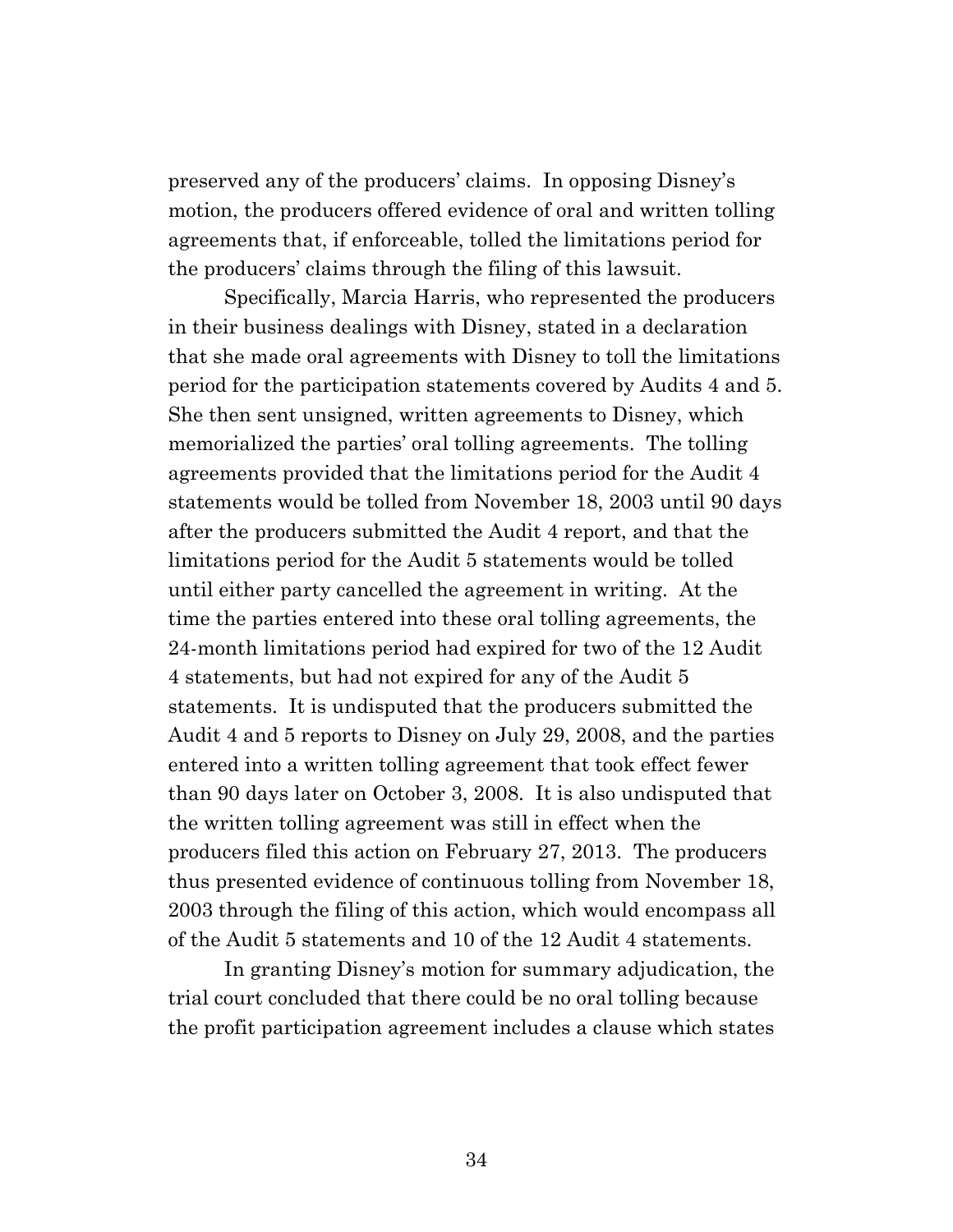that any modifications must be in a writing signed by the parties. The law is clear, however, that notwithstanding a provision in a written contract that expressly precludes oral modification, the parties may, by their words or conduct, waive the enforcement of a contract provision if the evidence shows that was their intent. Accordingly, the no-oral-modification clause in the profit participation agreement did not preclude Disney from waiving other provisions in the agreement that were made for its benefit, including the time limitations in the incontestability clause. It also did not preclude Disney from orally agreeing to toll the limitations period for the Audit 4 and 5 statements that are the subject of this action while those audits were pending.

Disney argues that a "standing agreement" to toll the 24 month limitations period for "all statements" until the audits are completed "would not amount to a one-time waiver," but would instead "fundamentally modify" the incontestability clause. However, Harris did not assert in her declaration that the parties had a standing tolling agreement for all participation statements issued by Disney. Rather, she stated that there were times when the parties orally agreed to toll the limitations period for the statements that were the subject of a certain audit while that audit was pending. The oral tolling agreements for the Audits 4 and 5 statements therefore did not serve to modify the 24-month limitations period for all past or future participation statements issued by Disney. Rather, these tolling agreements temporarily suspended the running of the limitations period only for the statements covered by Audits 4 and 5 and only for a specified period of time while the audits were pending. **<sup>5</sup>** Therefore, based

**<sup>5</sup>** Disney also asserts that the producers' evidence of tolling shows that they understood a written agreement was required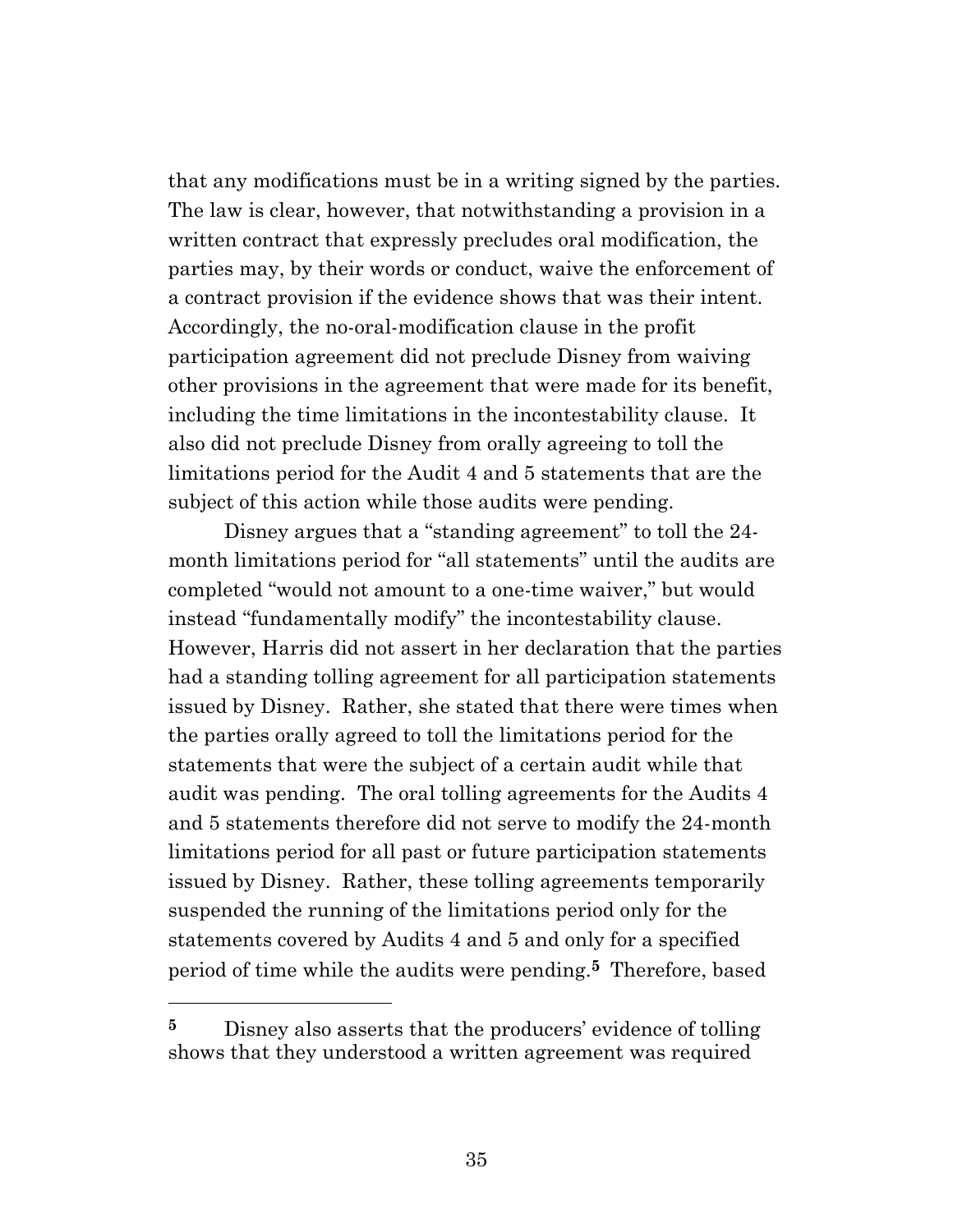on the evidence offered by the producers, there are triable issues of material fact as to whether Disney waived the contractual limitations period in this particular instance by entering into oral tolling agreements that preserved the producers' claims.

#### **2. Estoppel**

In addition to the oral tolling agreements, the producers presented evidence that Disney engaged in other conduct over the course of the parties' relationship which caused the producers to refrain from objecting to the participation statements within the 24-month limitations period. Specifically, the producers showed that, at various times in the parties' dealings, Disney could have asserted that the producers' audit claims were time-barred under the incontestability clause, but did not do so. Disney did not raise the incontestability clause as a defense when the producers filed suit in 1997 based, in part, on Audit 1 statements that dated back to 1991, or when the parties negotiated from 2002 to 2008 over Audit 2 and 3 statements that dated back to 1996. Disney also did not invoke the incontestability clause in January 2004, when the producers sent written notice of their intent to conduct Audit 4, even though three of the Audit 4 statements were more than 24 months old at the time of the notice. Disney again failed

because Harris sent Disney proposed written tolling agreements for both Audits 4 and 5, which were never signed by Disney. This argument, however, goes to the weight of the evidence, and does not demonstrate the absence of an enforceable oral tolling agreement. Whether the unsigned writings were a memorialization of the parties' oral tolling agreements, as asserted by Harris in her declaration, or were proposed drafts of written tolling agreements that were never finalized, as argued by Disney, is a question of fact for the jury.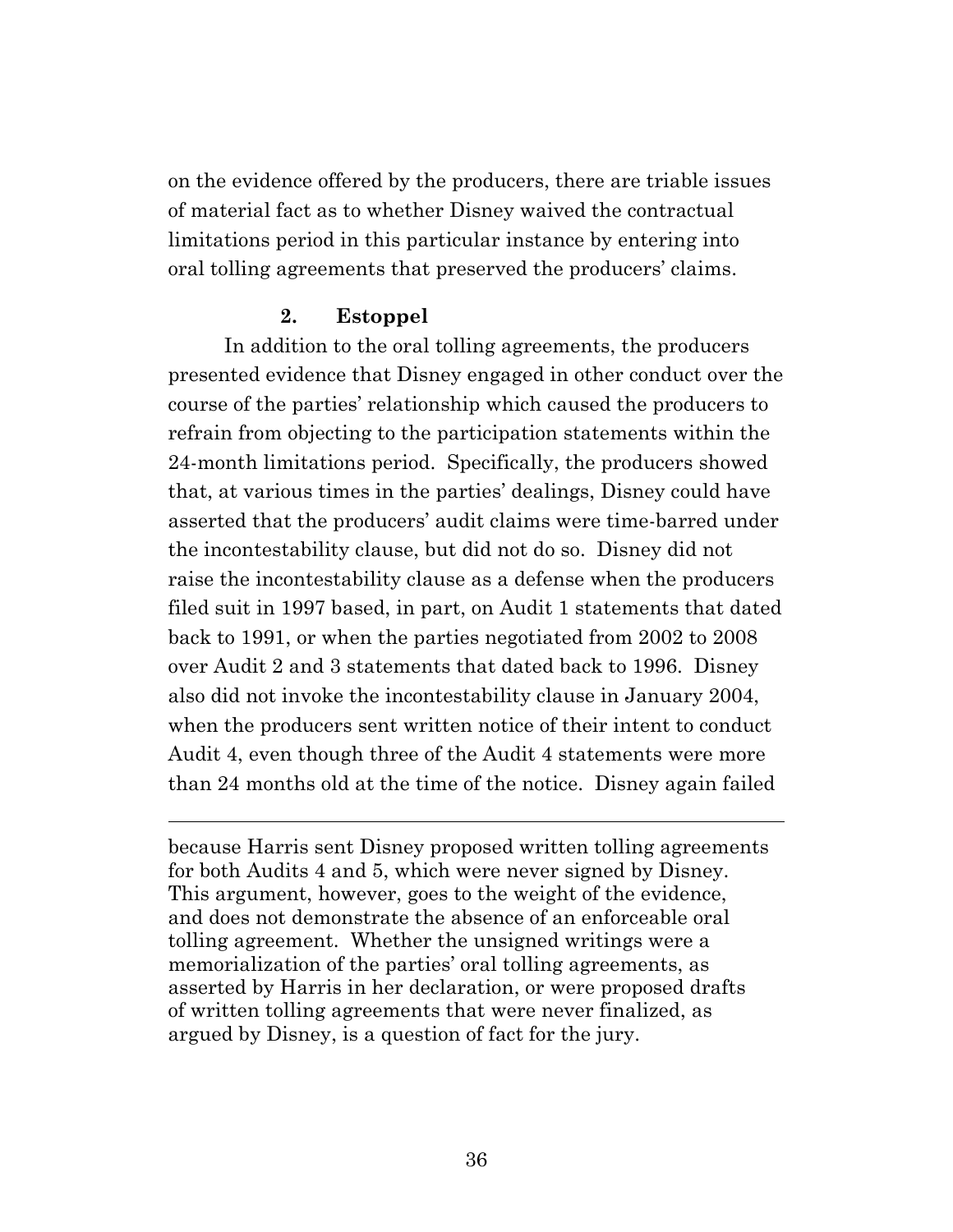to invoke the incontestability clause in November 2004, when it sent the auditors a confidentiality agreement to sign to begin the Audit 4 field work. By that point, half of the Audit 4 statements were more than 24 months old, but Disney nevertheless allowed the audit of those statements to proceed. It was not until August 2008, more than four years after the producers requested Audit 4 and more than two years after they requested Audit 5, that Disney asserted for the first time that the producers' audit claims were time-barred under the incontestability clause.

The producers also presented evidence that Disney had a practice of delaying audits such that they were unable to timely object to the participation statements within the 24-month limitations period. In particular, the producers submitted evidence showing that Disney did not allow the audits, including Audits 4 and 5, to commence within a reasonable time upon receiving the producers' requests. Instead, Disney had a practice of permitting only one audit at a time. Disney also had a practice of making the producers wait for long periods of time in an audit queue before taking the steps required on its part to allow the auditors to begin their field work. For example, the evidence showed that Disney did not send the auditors the confidentiality agreement required for Audit 4 until 10 months after the producers formally requested that audit. The producers also presented evidence that, once the audits were allowed to begin, they took years to complete because Disney failed to timely respond to the auditors' requests for information and documents that were needed to assess potential claims. As a result of these delays, the producers did not receive a report from the auditors until 25 months after they requested Audit 4, and 19 months after they requested Audit 5. By that point, more than 24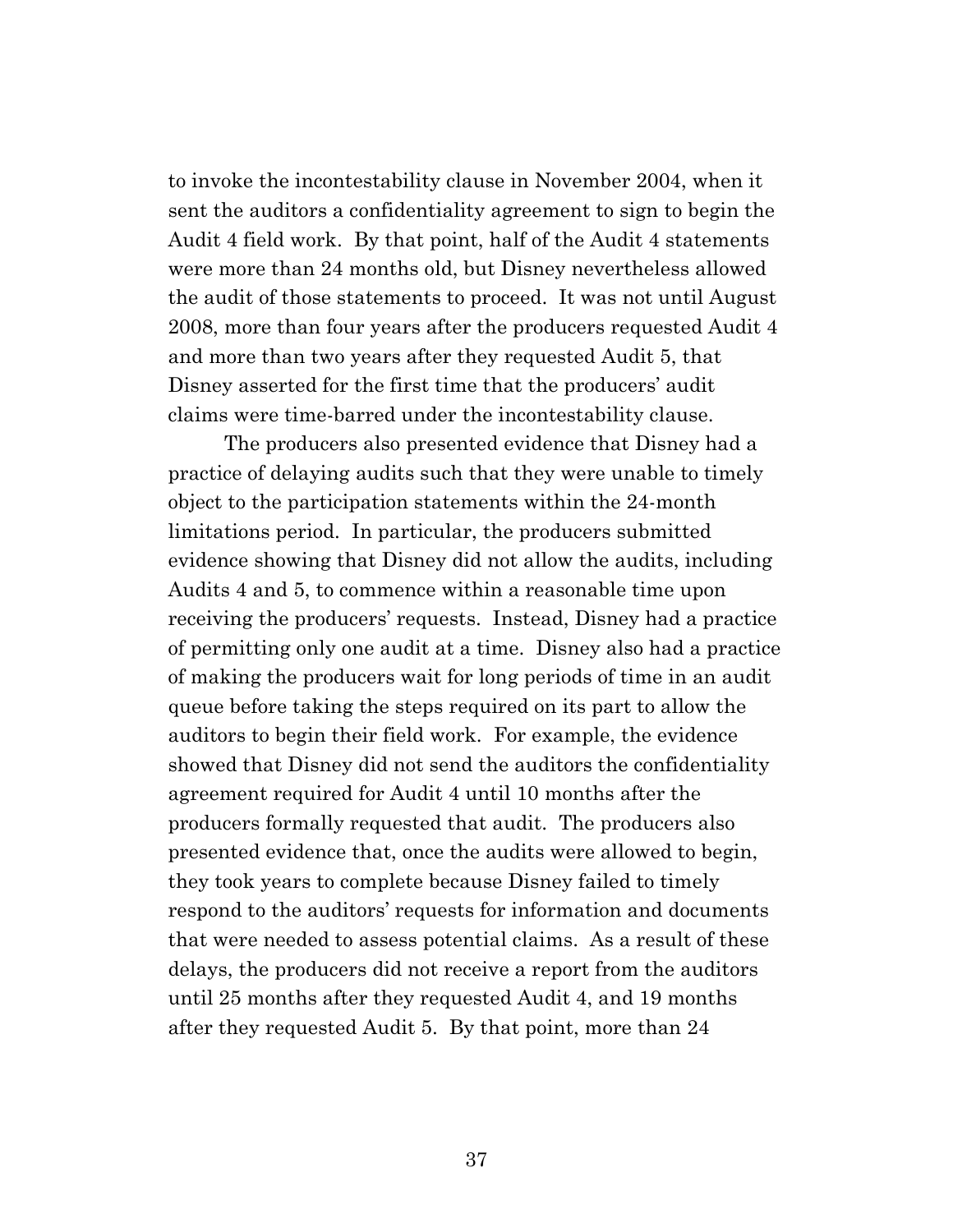months had passed since most of the Audit 4 and 5 statements had been sent, and objecting to those statements at that time would have been untimely under the incontestability clause.

Disney contends that it was merely fulfilling its contractual obligations under the agreement by allowing the producers to conduct Audits 4 and 5, even though the limitations period had already expired for some of the covered statements by the time those audits commenced. The audit provision in the parties' agreement clearly states, however, that the producers only have a right to audit the participation statements "to the extent they have not become incontestable." The producers' right to conduct audits therefore would not extend to statements that were timebarred under the incontestability clause.

Disney also claims that its prior conduct in failing to enforce the incontestability clause is irrelevant to the current action because the parties' agreement includes an anti-waiver provision which states that a failure to enforce a contract term in one instance shall not be deemed a waiver of that term in another instance. However, the relevant inquiry in an estoppel analysis is whether the defendant's acts or omissions caused the plaintiff to refrain from timely filing suit and whether the plaintiff's reliance on the defendant's conduct was reasonable. The antiwaiver provision does not establish that, as a matter of law, it was unreasonable for the producers to rely on Disney's course of conduct when they decided to proceed with audits that had been approved by Disney, rather than serve prophylactic objections to the participation statements or pursue other legal remedies.

Disney further argues that its alleged conduct in causing audit delays cannot give rise to equitable estoppel as a matter of law. In support of this argument, Disney cites to federal district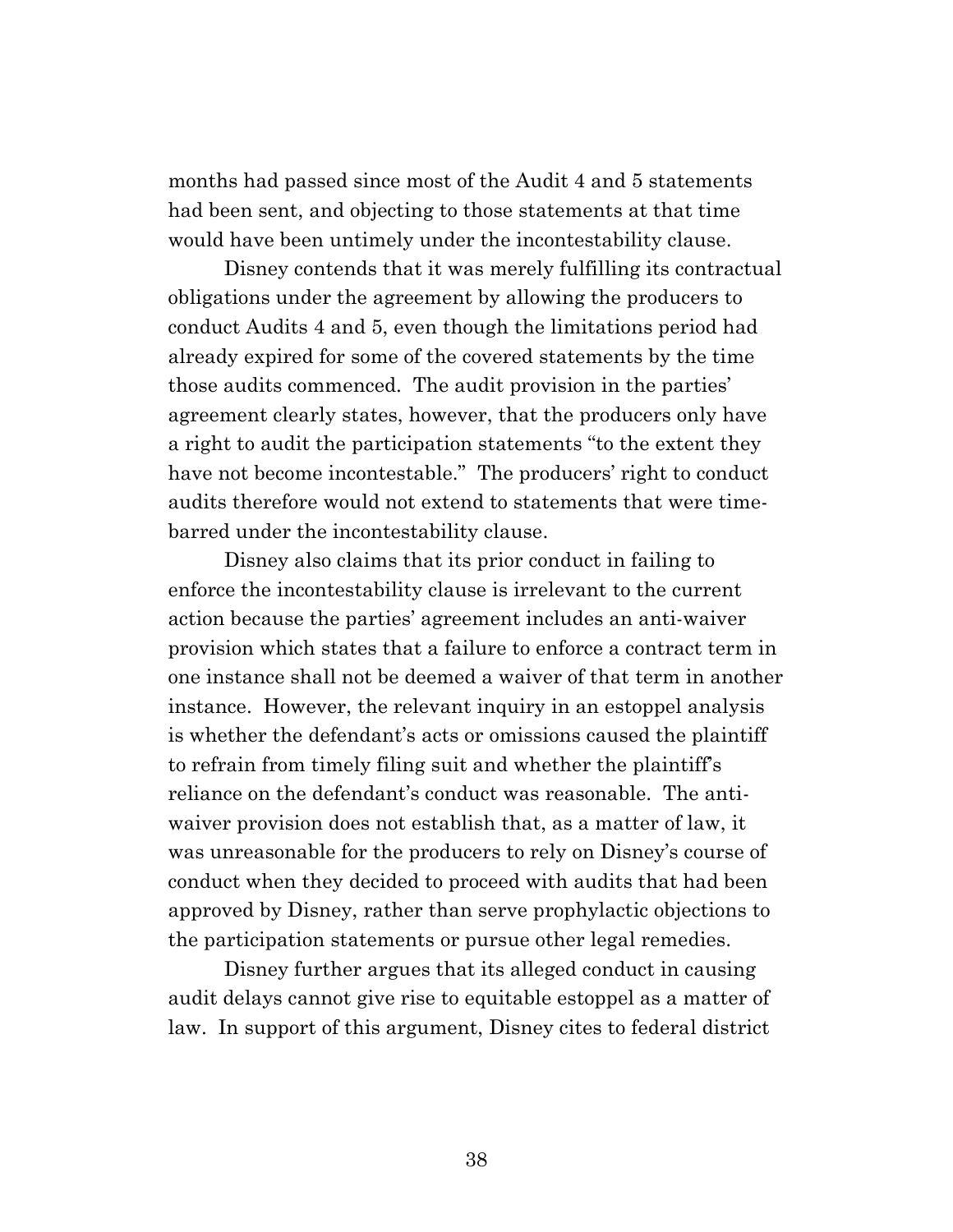court cases which applied New York law to hold that a defendant was not estopped from asserting a contractual limitations defense even where it purposefully delayed in providing information or documents to the plaintiff during the audit process.**<sup>6</sup>** We are not bound by these district court cases, however, nor do we find their reasoning persuasive in this case. The evidence submitted by the producers showed that, in addition to failing to timely respond to requests for information and documents, Disney had a practice of allowing only one audit to proceed at a time, and of requiring the producers to wait in an audit queue for long periods of time before permitting their audits to begin. Yet the incontestability clause requires the producers to object "in specific detail" to the participation statements within 24 months after the date sent. In the absence of a timely and thorough audit, the producers could not submit detailed objections to the summary statements issued by Disney, and thus, could not satisfy the time limitations in the incontestability clause.**<sup>7</sup>** The cumulative effect of Disney's

**<sup>6</sup>** See *Allman v. UMG Recordings* (S.D.N.Y. 2008) 530 F.Supp.2d 602; *RSI Corp. v. International Business Machines Corp.* (N.D. Cal. Mar. 9, 2009) 2009 U.S. Dist. LEXIS 18212; *Toto, Inc. v. Sony Music Entertainment* (S.D.N.Y. Dec. 11, 2012) 2012 U.S. Dist. LEXIS 175389.)

**<sup>7</sup>** Indeed, after Disney asserted for the first time that the Audit 4 and 5 claims were time-barred under the incontestability clause, the producers submitted generalized objections to the Audit 6 statements to preserve their rights while that audit was pending. Disney rejected the objections as not sufficiently detailed under the incontestability clause, and claimed that the 24-month limitations period for objecting to the Audit 6 statements was continuing to run.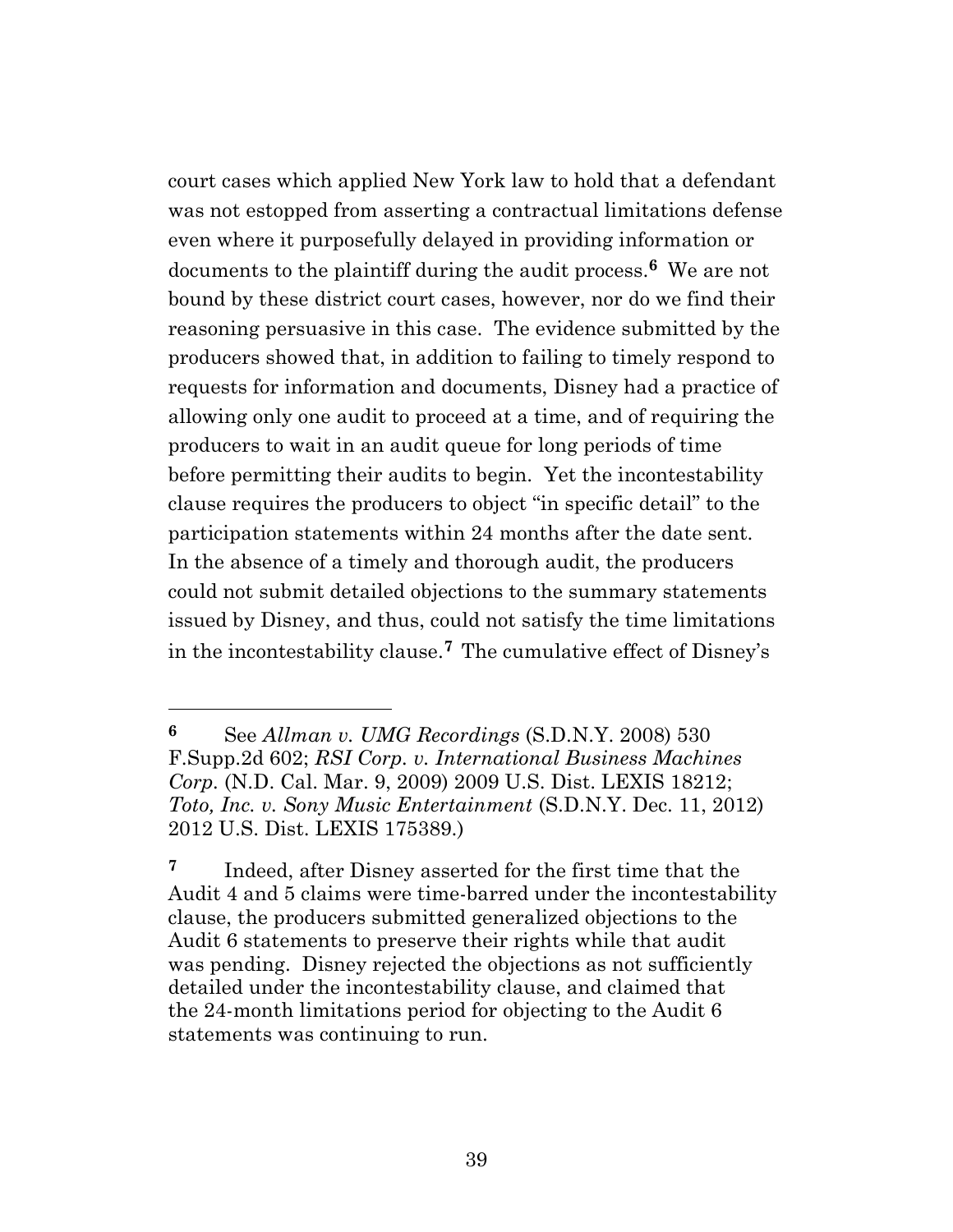delays was that the producers were precluded from complying with their obligations under the parties' agreement.

Based on the totality of evidence presented about Disney's alleged conduct, including the oral tolling agreements, the prior failure to enforce the incontestability clause, and the chronic delays in the audit process, we conclude that there are triable issues of material fact as to whether Disney may be estopped from asserting the contractual limitations period as a defense to the producers' claims. The trial court accordingly erred in granting summary adjudication in favor of Disney.

### **DISPOSITION**

The judgment is reversed. The producers shall recover their costs on appeal.

ZELON, J.

We concur:

PERLUSS, P. J.

SMALL, J.

Judge of the Los Angeles Superior Court, assigned by the Chief Justice pursuant to article VI, section 6 of the California Constitution.